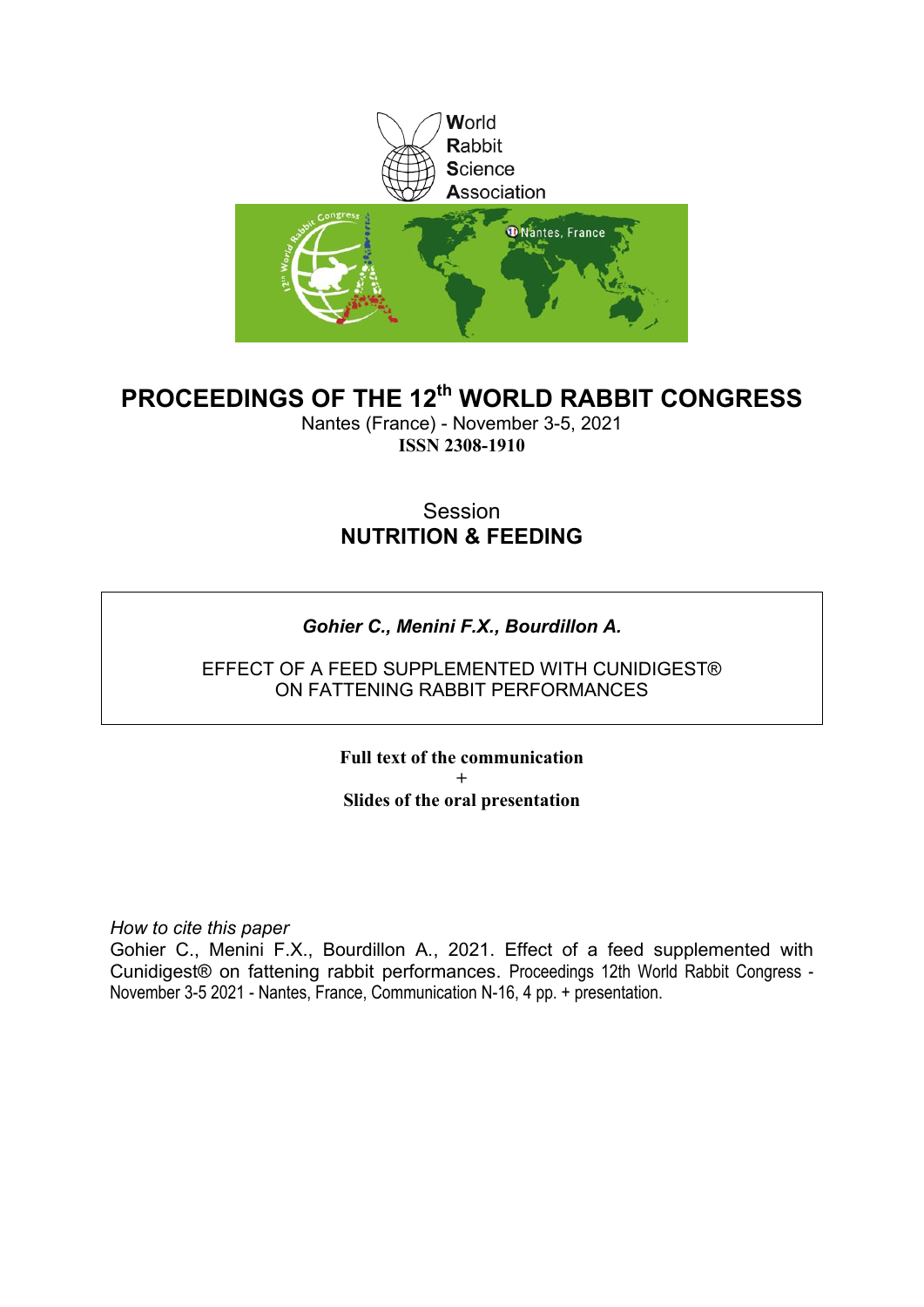### **EFFECT OF A FEED SUPPLEMENTED WITH CUNIDIGEST® ON FATTENING RABBIT PERFORMANCES**

### **Gohier C.<sup>1</sup> , Menini F.X.<sup>1</sup> , Bourdillon A.<sup>1</sup>**

<sup>1</sup>MiXscience, Rabbit Nutrition Department, 2 avenue de Ker Lann, 35170, Bruz, France \*Corresponding author: charly.gohier@mixscience.eu

### **ABSTRACT**

Six consecutive trials were conducted in order to assess the effect of Cunidigest®, a nutritional complementary based on organic acids and essentials oils, on fattening rabbits. Each experiment was designed with two dietary treatments: one Control group (Control) received a commercial fattening feed and one experimental group (Cunidigest®) received the same feed supplemented with 0.5% of Cunidigest<sup>®</sup>. A mortality reduction was observed in five trials (-0.4 percentage units in trial 1, NS; -9 percentage units in trial 2, P<0.001; -4.5 percentage units in trial 3, P<0.10; -5 percentage units in trial 4, P<0.01; and -6.9 percentage units in trial 5, P<0.01). In the last trial, significant morbidity and Sanitary Risk Index (SRI) reductions were observed (P<0.05). Growing performance, feed intake and feed conversion ratio were not affected. According to these results, it may be concluded that the addition of Cunidigest<sup>®</sup> at 0.5% in diet improves rabbit viability without affecting growing performance.

**Key words**: Rabbit, Health status, Organic acids, Essential oils, Cunidigest®

### **INTRODUCTION**

Organic acids are commonly used in animal nutrition. They are given different mechanisms such as improving palatability, feed efficiency and mineral absorption (Papatsiros and Christodoulopoulos, 2011). They are also recognized for their antimicrobial activity which helps to struggle against pathogens causing digestive issues (Castrovilli, 1991; Cardinali *et al.*, 2008; Gohier *et al.*, 2017). The type of acid used has a major influence on the zootechnical response generated (Papatsiros and Christodoulopoulos, 2011). Furthermore, essential oils, which most of them have been identified as natural antimicrobials, represent a relevant way to reduce pathogenic bacterial pressure (Simitzis, 2017). It has become a common practice to use it in livestock diets. These allegations seem to be fully relevant in rabbit farming since digestive disorders represent the main cause of morbidity and generate most of mortality losses (Licois, 1992). The inclusion of both organic acids and essential oils in livestock diets has already shown benefits in some species such as broiler chickens (Yang *et al.*, 2018). Since studies in rabbit production remain less documented, the objective of this trial is to evaluate the effect of a rabbit feed supplemented with Cunidigest®, an association of organic acids and essential oils, on fattening rabbits growing results and health status.

### **MATERIALS AND METHODS**

#### **Animals and experimental design**

Four trials (trials 1 to 4) were conducted on four different commercial farms and two others (trials 5 and 6) were performed on a private farm (Mixscience Research Center, Saint Symphorien, France). In each trial, two different homogeneous groups were allotted at weaning period depending on weaning weight, does parity number and origin of litter. A control group received a commercial fattening feed and an experimental group received the same feed supplemented with 0.5% of Cunidigest®, a nutritional complementary based on essential oils extracts, organic acids and sepiolite manufactured by Mixscience (Avril group, Bruz, France).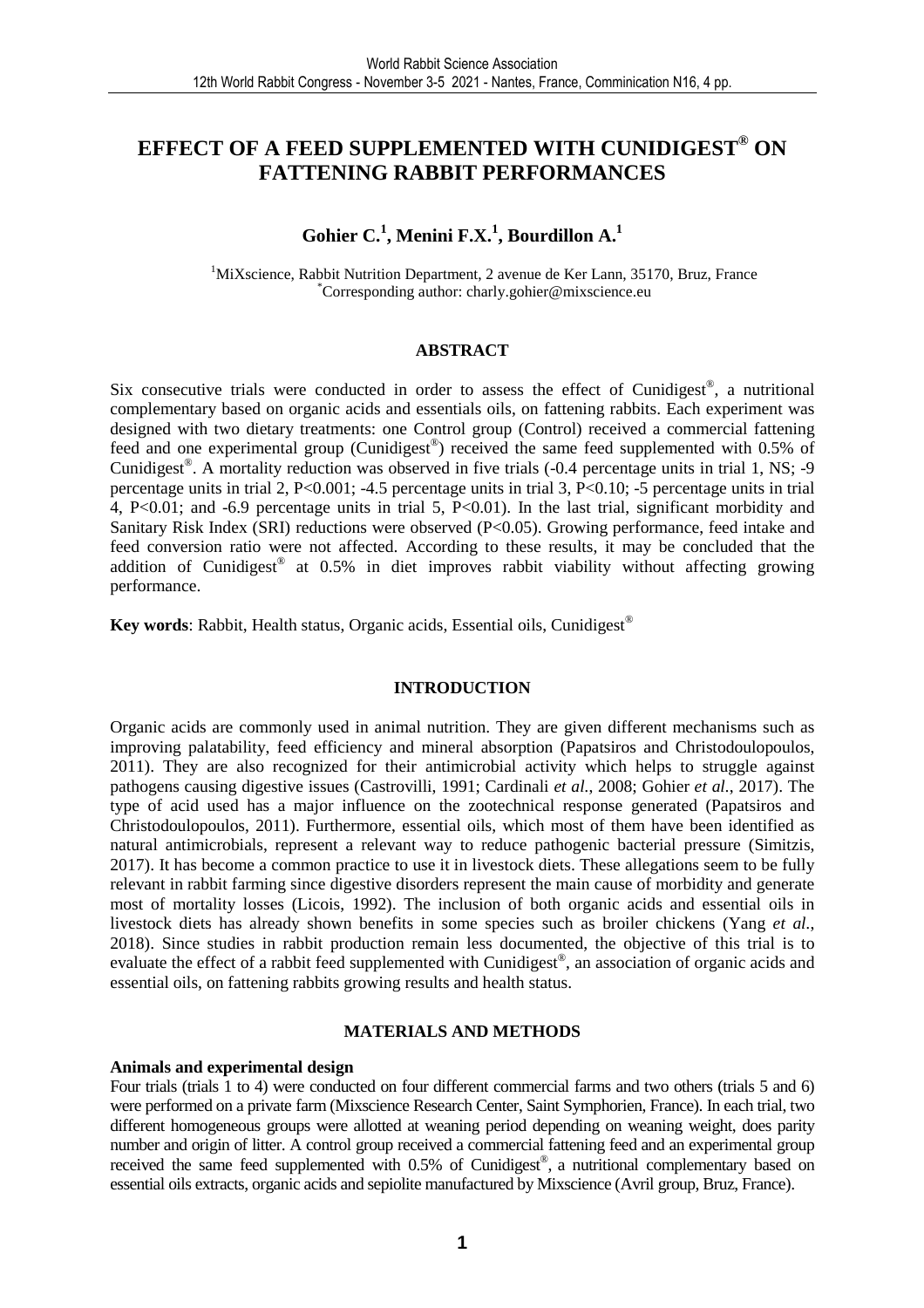Experimental conditions are described in Table 1. Rabbits were housed collectively. Each pen was weighed three times during a trial: at weaning, in the middle and at the end of the fattening period. Feed consumption was measured in trials 1, 5 and 6. Mortality was monitored daily, causes of mortality were reported in trials 1, 2, 3, 5 and 6. Morbidity was registered daily in trials 5 and 6, a SRI was then calculated according to the method described in Gidenne *et al.* (2012). In trial 1, mortality was taken into account for consumptions calculations considering that a rabbit consumes until two days before its death in case of digestive mortality or until the day of its death otherwise. In case of mortality during trials 5 and 6, feed quantity dispensed was adjusted according to the number of rabbits per housing (not necessary in other trials as the feed regulation method was based on duration).

|         | <b>Genetic female</b><br>line | Number of rabbits in each<br>group (Number of pens) | <b>Feed regulation</b><br>method | <b>Fattening period (d)</b><br>(intermediate weighing) |
|---------|-------------------------------|-----------------------------------------------------|----------------------------------|--------------------------------------------------------|
| Trial 1 | Hycole                        | 288 (36)                                            | Duration                         | $35-72(50)$                                            |
| Trial 2 | Hycole                        | 288 (36)                                            | Duration                         | $35-72(50)$                                            |
| Trial 3 | Hycole                        | 288 (36)                                            | Duration                         | $35-72(50)$                                            |
| Trial 4 | <b>Hyplus</b>                 | 360(40)                                             | Duration                         | $32-62(53)$                                            |
| Trial 5 | <b>Hyplus</b>                 | 168 (24)                                            | Quantitative                     | $32-71(51)$                                            |
| Trial 6 | <b>Hyplus</b>                 | 168 (24)                                            | Ouantitative                     | $32-71(51)$                                            |
|         |                               |                                                     |                                  |                                                        |

### **Table 1**: Experimental conditions

### **Statistical Analysis**

Growth performances, feed intake and feed conversion ratio were processed with a covariate analysis with weaning weight as a covariate using R software (version 3.6.1). The mortality data was compared by a comparison of frequency (Chi²).

### **RESULTS AND DISCUSSION**

### **Health Status**

Results are shown in Table 2. In trial 1, mortality rates, mainly due to digestive troubles, were low in both groups and achieved 2.8% in Control group and 2.4% in

Cunidigest® group (NS). Trials 2, 3, 4 and 5 have shown significant mortality reductions in Cunidigest® groups: respectively -9 percentage units  $(P<0.001)$ , -4.5 percentage units (P<0.10), -5 percentage units (P<0.01) and -6.9 percentage units (P<0.05). In trials 2, 3 and 5, the total mortality reduction was essentially digestive: respectively -9.3 percentage units (P<0.001), -4.6 percentage units  $(P<0.10)$  and  $-6.9$ percentage units (P<0.05). In trial 5, SRI was improved by 11.9 percentage units in Cunidigest® group  $(P<0.01)$ . In trial 6, neither total mortality rates nor digestive mortality were significantly different. However, the morbidity rate was lower in Cunidigest<sup>®</sup> group (-8.9) percentage units,  $\overline{P}$ <0.05) on account of an Epizootic rabbit enteropathy

| Table 2: Effect of Cunidigest® addition on sanitary results |         |                         |           |  |  |  |  |
|-------------------------------------------------------------|---------|-------------------------|-----------|--|--|--|--|
| Group                                                       |         |                         |           |  |  |  |  |
|                                                             | Control | Cunidigest <sup>®</sup> | P-value   |  |  |  |  |
| Trial 1                                                     |         |                         |           |  |  |  |  |
| Total mortality rate (%)                                    | 2.8     | 2.4                     | <b>NS</b> |  |  |  |  |
| Digestive mortality (%)                                     | 2.4     | 2.4                     | <b>NS</b> |  |  |  |  |
| Trial 2                                                     |         |                         |           |  |  |  |  |
| Total mortality rate (%)                                    | 14.9    | 5.9                     | P<0.001   |  |  |  |  |
| Digestive mortality (%)                                     | 13.5    | 4.2                     | P < 0.001 |  |  |  |  |
| Trial 3                                                     |         |                         |           |  |  |  |  |
| Total mortality rate (%)                                    | 13.2    | 8.7                     | P < 0.10  |  |  |  |  |
| Digestive mortality (%)                                     | 11.5    | 6.9                     | P < 0.10  |  |  |  |  |
| <b>Trial 4</b>                                              |         |                         |           |  |  |  |  |
| Total mortality rate (%)                                    | 6.9     | 1.9                     | P < 0.01  |  |  |  |  |
| Trial 5                                                     |         |                         |           |  |  |  |  |
| Total mortality rate (%)                                    | 11.3    | 4.4                     | P < 0.05  |  |  |  |  |
| Digestive mortality (%)                                     | 11.3    | 4.4                     | P < 0.05  |  |  |  |  |
| Diarrhea (%)                                                | 5.7     | 1.9                     | P < 0.10  |  |  |  |  |
| Epizootic rabbit enteropathy (%)                            | 5.0     | 1.9                     | P < 0.10  |  |  |  |  |
| Paresis (%)                                                 | 0.6     | 0.6                     | NS        |  |  |  |  |
| Total Morbidity (%)                                         | 13.8    | 8.8                     | <b>NS</b> |  |  |  |  |
| Diarrhea (%)                                                | 2.5     | 1.9                     | NS        |  |  |  |  |
| Epizootic rabbit enteropathy $(%)$                          | 11.3    | 6.9                     | NS        |  |  |  |  |
| SRI (%)                                                     | 25.1    | 13.2                    | P < 0.01  |  |  |  |  |
| Trial 6                                                     |         |                         |           |  |  |  |  |
| Total mortality rate (%)                                    | 10.1    | 9.5                     | <b>NS</b> |  |  |  |  |
| Digestive mortality (%)                                     | 10.1    | 9.5                     | <b>NS</b> |  |  |  |  |
| Diarrhea (%)                                                | 3.6     | 3.0                     | NS        |  |  |  |  |
| Epizootic rabbit enteropathy $(%)$                          | 3.0     | 4.7                     | NS        |  |  |  |  |
| Paresis $(%$                                                | 3.5     | 1.8                     | NS        |  |  |  |  |
| Total Morbidity (%)                                         | 20.8    | 11.9                    | P < 0.05  |  |  |  |  |
| Diarrhea (%)                                                | 2.4     | 2.4                     | NS        |  |  |  |  |
| Epizootic rabbit enteropathy (%)                            | 17.8    | 8.3                     | P < 0.01  |  |  |  |  |
| Paresis $(%$                                                | 0.0     | 0.0                     | NS        |  |  |  |  |
| Other $(%)$                                                 | 0.6     | 1.2                     | NS        |  |  |  |  |
| SRI (%)                                                     | 30.3    | 20.2                    | P < 0.05  |  |  |  |  |
| NS: Not significantly different (P>0.05)                    |         |                         |           |  |  |  |  |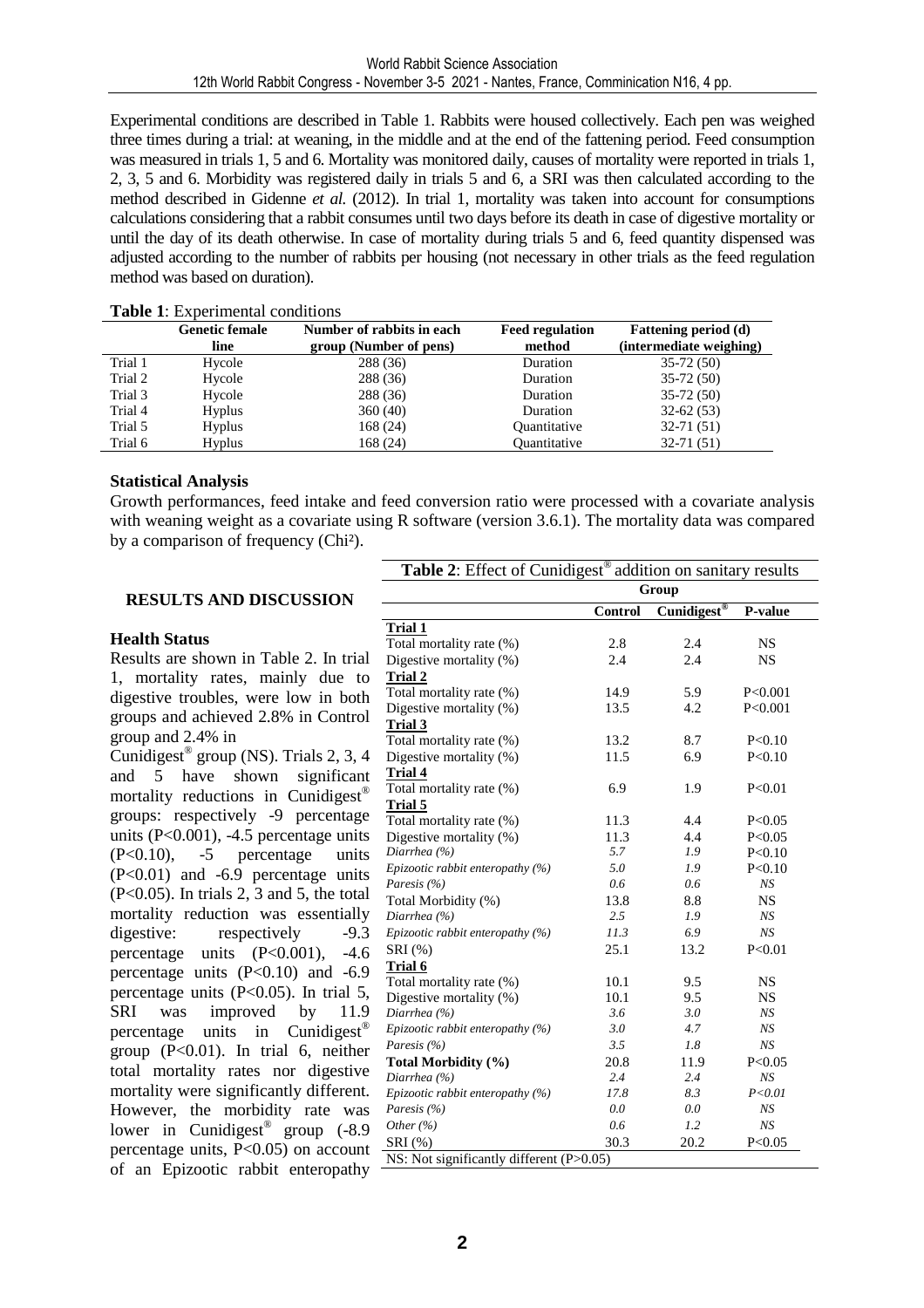reduction (-9.5 percentage units, P<0.01) in this group. SRI was then improved by 10.1 percentage units in Cunidigest<sup>®</sup> group (P<0.05).

### **Growth performance**

Results are shown in Table 3. Final live weights and average daily gain (ADG) from weaning (35 days of age in trials 1, 2, 3 and 32 days of age in trials 4, 5 and 6) until the end of fattening (72 days of age in trials 1, 2, 3; 62 days of age in trial 4 and 71 days of age in trials 5 and 6) did not reveal either a group effect or an interaction between the group and the trial suggesting that growth performance was not affected by dietary treatment. Intermediate live weights and ADG from weaning until intermediate weighing did not reveal any significant group effect but an interaction effect since intermediate live weights were higher for control groups in trials 1, 2, 3, 5 and 6 (respectively +63g, +7g, +38g, +1g and +5g) and lower in trial 4 (-61g). The same observation was made regarding ADG from intermediate weighing until the end of fattening. Feed intake and feed conversion ratio (FCR) measured in trials 1, 5 and 6, did not emphasis any group effect excepted an interaction effect for feed intake. As a matter of fact, feed consumptions were higher for control group in trial  $1 (+4g/d)$ , this could explain the higher ADG from weaning until the end of fattening observed for this group, and almost the same in trials 5 and 6 (respectively  $+0.3/d$  and  $-0.7/d$ ).

### **CONCLUSIONS**

This study led to the conclusion that Cunidigest<sup>®</sup> appears to be a convenient solution to contribute to reduce digestive troubles in rabbit production since it contributes to reduce digestive mortalities without compromising growth performance.

#### **ACKNOWLEDGEMENTS**

The authors thanks rabbit breeders and the feed factory provider (Sanders) as well as the different actors involved in this study.

#### **REFERENCES**

- Cardinali R., Rebollar P.G., Dal Bosco A., Cagiola M., Moscati L., Forti K., Mazzone P., Scicutella N., Rutili D., Mugnai C., Castellini C., 2008. Effect of dietary supplementation of organic acids and essential oils on immune function and intestinal characteristics of experimentally infected rabbits. *Proceedings of the 9th World Rabbit Congress, Vérone, Italie : 573-578.*
- Castrovilli, 1991. Acidification of feeds for fattening rabbits. *Riv Conigliocut, 38: 31-34*
- Gidenne T., Fortun-Lamothe L., Combes S., 2012. Restreindre l'ingestion du jeune lapin: de nouvelles stratégies pour renforcer sa santé digestive et améliorer son efficacité alimentaire. *INRA Prod. Anim., 2012, 25 (4), 323-336*
- Gohier C., Menini F.X., Salaun J.M., Bourdillon A., Perdriau A., 2017. Effect of an organic acids drinking solution on fattening rabbit performances. *17emes Journées de la Recherche Cunicole, 21-22 Novembre 2017, Le Mans, France. ITAVI publ., 135-138.*
- Licois D., 1992. Escherichia coli entéropathogènes du lapin. *Annales de Recherches Vétérinaires, INRA editions, 23(1) : 27-48*
- Papatsiros V., Christodoulopoulos G., 2011. The use of organic acids in rabbit farming. *Online Journal of Animal and Feed Research. Vol 1: 434-438*
- Simitzis P.E., 2017. Enrichment of Animal Diets with Essential Oils—A Great Perspective on Improving Animal Performance and Quality Characteristics of the Derived Products. *Medicines (Basel), 2017 Jun 2; 4(2).*
- Yang X., Hongliang X., Yang C., Yang X., 2018. Impact of essential oils and organic acids on the growth performance, digestive functions and immunity of broiler chickens. *Animal Nutrition, Volume 4, Issue 4, Pages 388-393*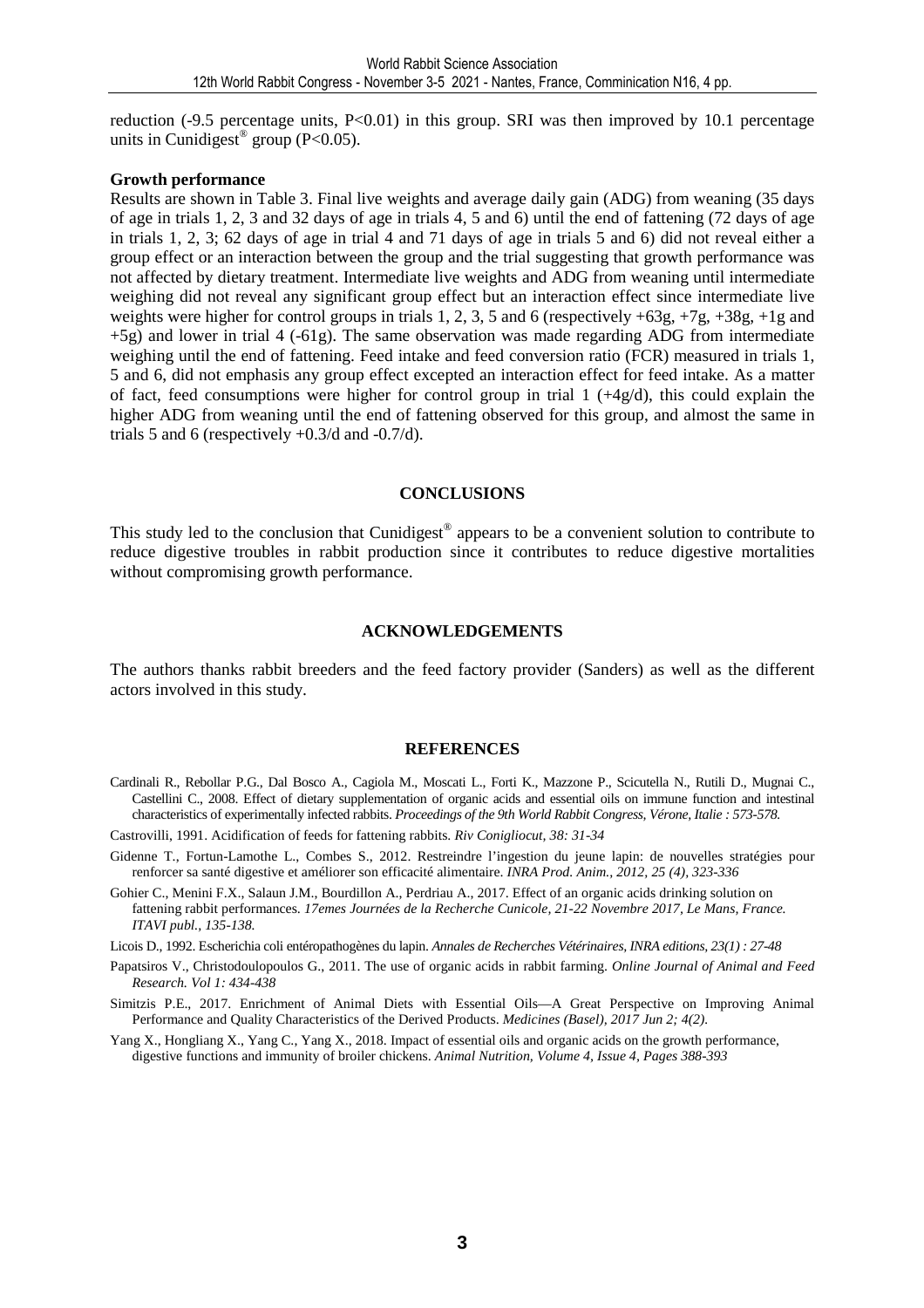| $(P$ value)<br>Control Cunid.*<br>Control Cunid.<br>Control Cunid.<br>Control Cunid.<br>Control Cunid.<br>Control<br>Cunid.<br>(P value)<br>995<br>1084<br>1012<br>1008<br>1009<br>778<br>775<br>1010<br>1007<br>990<br>1087<br>1014<br>0.81<br>0.99<br>1758<br>1751<br>1610<br>1572<br>1671<br>1732<br>1890<br>1889<br>1894<br>1873<br>1810<br>1889<br>0.99<br>< 0.001<br>2773<br>2496<br>2019<br>2768<br>0.25<br>2684<br>2616<br>2736<br>2573<br>2058<br>2729<br>2732<br>2802<br>0.28<br>4.12<br>52.4<br>48.4<br>49.7<br>49.1<br>40.1<br>37.5<br>45.5<br>47.3<br>0.99<br>42.6<br>46.3<br>46.4<br>47.3<br>< 0.001<br>36.9<br>46.1<br>44.8<br>43.8<br>42.0<br>43.0<br>32.0<br>41.9<br>43.9<br>0.38<br>36.6<br>42.1<br>45.4<br>< 0.001<br>47.6<br>42.3<br>42.7<br>43.1<br>41.4<br>46.5<br>40.2<br>41.5<br>44.2<br>45.6<br>0.32<br>0.30<br>44.1<br>46.3<br>138<br>134<br>132<br>131<br>143<br>144<br>0.51<br>< 0.05<br>3.20<br>3.24<br>3.00<br>2.98<br>3.10<br>3.16<br>0.06<br>0.25 |  | <b>Trial 1</b> | Trial 2<br>Trial 4<br>Trial 5<br>Trial 3 |  |  |  | Trial 6<br>Interaction<br>Group Effect |  |  |  |  |             |           |
|-----------------------------------------------------------------------------------------------------------------------------------------------------------------------------------------------------------------------------------------------------------------------------------------------------------------------------------------------------------------------------------------------------------------------------------------------------------------------------------------------------------------------------------------------------------------------------------------------------------------------------------------------------------------------------------------------------------------------------------------------------------------------------------------------------------------------------------------------------------------------------------------------------------------------------------------------------------------------------------|--|----------------|------------------------------------------|--|--|--|----------------------------------------|--|--|--|--|-------------|-----------|
| Initial weight $(g)$<br>Intermediate live weight (g)<br>Final live weight (g)<br>weighing $(g/d)$<br><b>ADG</b> Intermediate                                                                                                                                                                                                                                                                                                                                                                                                                                                                                                                                                                                                                                                                                                                                                                                                                                                      |  |                |                                          |  |  |  |                                        |  |  |  |  | Group*Trial | $RCV$ (%) |
|                                                                                                                                                                                                                                                                                                                                                                                                                                                                                                                                                                                                                                                                                                                                                                                                                                                                                                                                                                                   |  |                |                                          |  |  |  |                                        |  |  |  |  |             | 7.10      |
| ADG weaning-intermediate<br>weighing-end fattening (g/d)<br>ADG Weaning-End of<br>fattening (g/d)<br>Feed intake $(g/d)$                                                                                                                                                                                                                                                                                                                                                                                                                                                                                                                                                                                                                                                                                                                                                                                                                                                          |  |                |                                          |  |  |  |                                        |  |  |  |  |             | 3.88      |
|                                                                                                                                                                                                                                                                                                                                                                                                                                                                                                                                                                                                                                                                                                                                                                                                                                                                                                                                                                                   |  |                |                                          |  |  |  |                                        |  |  |  |  |             |           |
|                                                                                                                                                                                                                                                                                                                                                                                                                                                                                                                                                                                                                                                                                                                                                                                                                                                                                                                                                                                   |  |                |                                          |  |  |  |                                        |  |  |  |  |             | 8.50      |
|                                                                                                                                                                                                                                                                                                                                                                                                                                                                                                                                                                                                                                                                                                                                                                                                                                                                                                                                                                                   |  |                |                                          |  |  |  |                                        |  |  |  |  |             | 14.2      |
|                                                                                                                                                                                                                                                                                                                                                                                                                                                                                                                                                                                                                                                                                                                                                                                                                                                                                                                                                                                   |  |                |                                          |  |  |  |                                        |  |  |  |  |             | 6.02      |
| Feed conversion ratio<br>* Cunid. = Cunidigest <sup>®</sup> ; $RCV$ , %: = residual coefficient of variation                                                                                                                                                                                                                                                                                                                                                                                                                                                                                                                                                                                                                                                                                                                                                                                                                                                                      |  |                |                                          |  |  |  |                                        |  |  |  |  |             | 3.42      |
|                                                                                                                                                                                                                                                                                                                                                                                                                                                                                                                                                                                                                                                                                                                                                                                                                                                                                                                                                                                   |  |                |                                          |  |  |  |                                        |  |  |  |  |             | 5.03      |
|                                                                                                                                                                                                                                                                                                                                                                                                                                                                                                                                                                                                                                                                                                                                                                                                                                                                                                                                                                                   |  |                |                                          |  |  |  |                                        |  |  |  |  |             |           |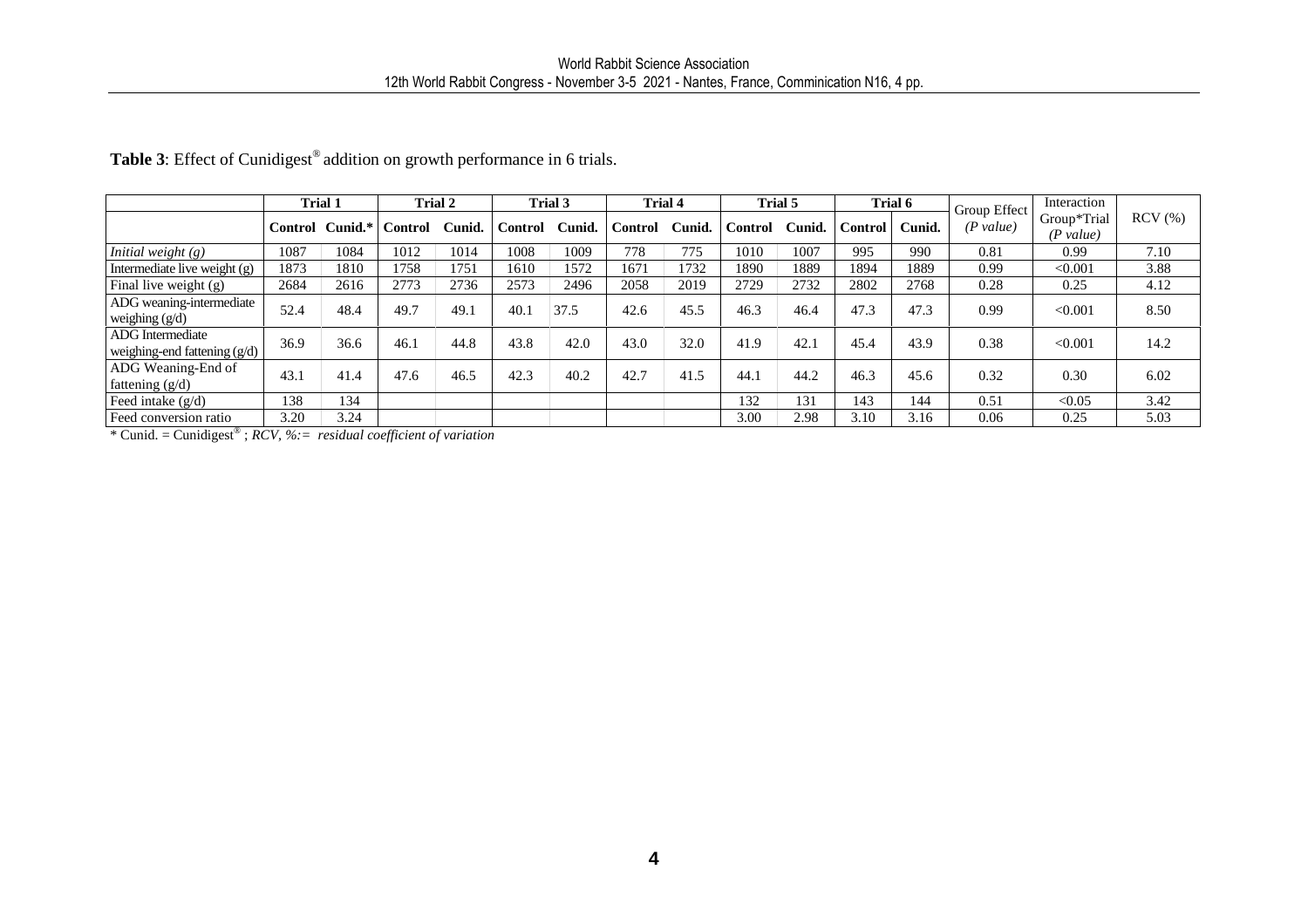

### EFFECT OF A FEED SUPPLEMENTED WITH CUNIDIGEST® ON FATTENING RABBIT PERFORMANCES

**Gohier C., Menini F.X., Bourdillon A.** 



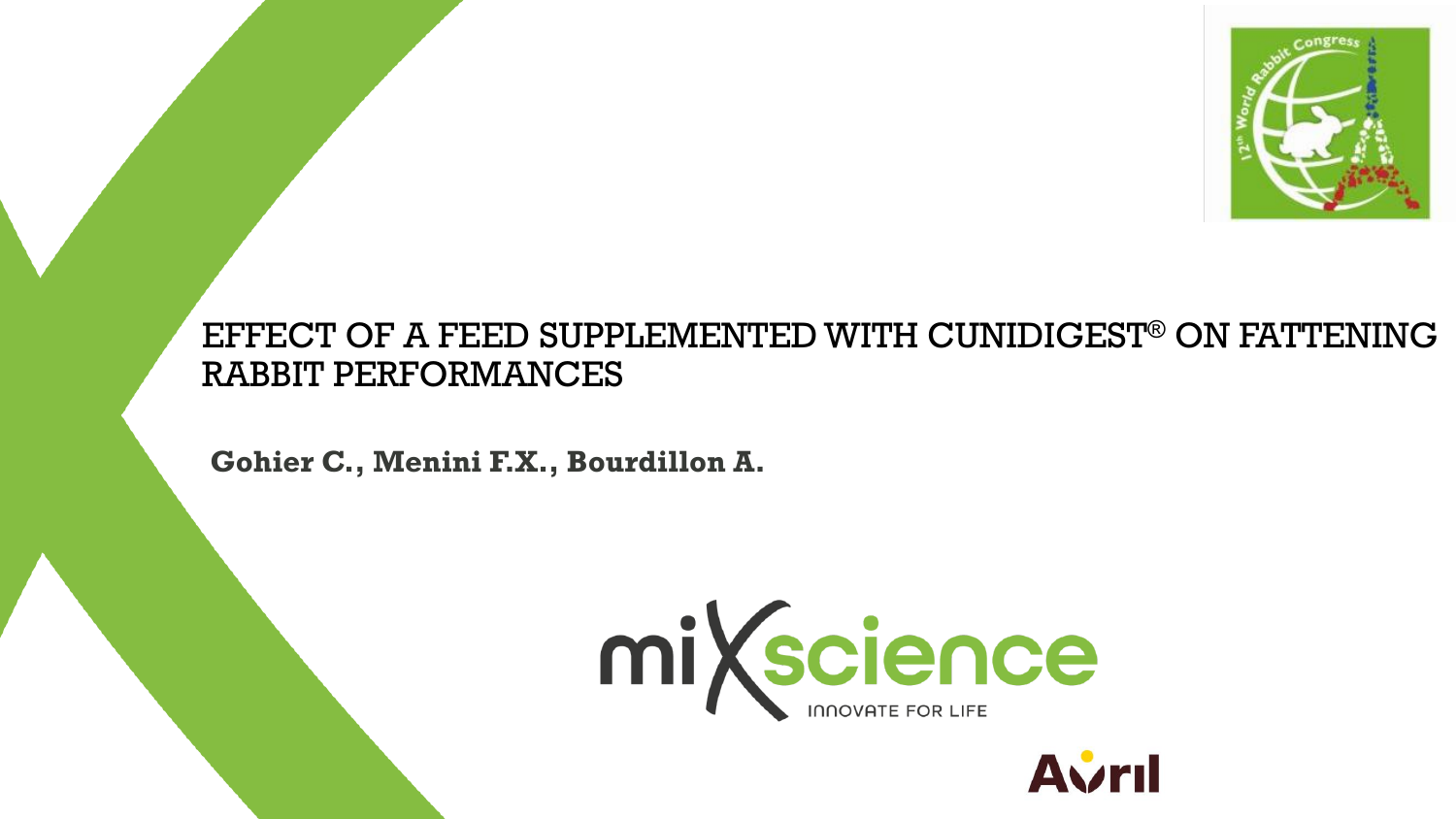# Context : European rabbit production seeks to improve technical performance

- Example of French rabbit production :
	- Continuing progress in reducing the use of antibiotics *(National Demedication Plan in 2011, CLIPP)*
	- …while rabbits viability rate seems to reach a maximum threshold *(ITAVI 2020)*



Necessity to find out technical solutions in order to help rabbit farms to face these challenges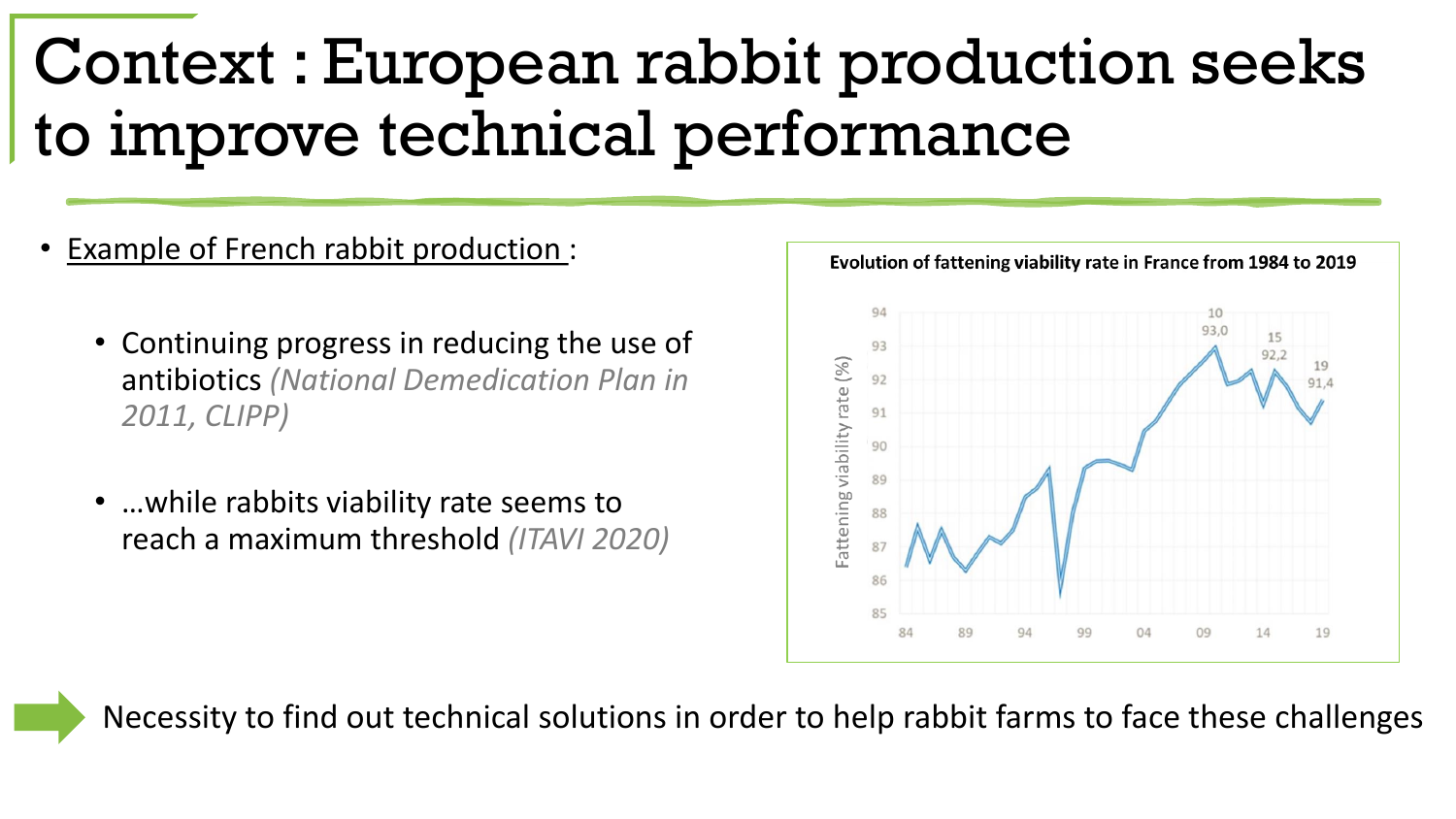## Context : Nutrition, a lever for action

- Use of Organic Acids (SCFA and MCFA)
	- Palatibility, feed efficiency, and mineral absorption (Papatsiros and Christodoulopoulos, 2011).
	- Antimicrobial activity helps to struggle against pathogens causing digestive issues (Castrovilli, 1991; Cardinali et al., 2008; Gohier et al., 2017)
	- Zootechnical response (Papatsiros and Christodoulopoulos, 2011)
- Use of of Essential Oils (Terpenoids)
	- Natural antimicrobials (Simitzis, 2017)

 $\rightarrow$  Inclusion of both organic acids (SCFA and MCFA) and essential oils (Terpenoids) in livestock diets has already shown benefits in some species such as broiler chickens (Yang and al., 2018)

### **What about Rabbits ?**

We designed CUNIDIGEST®, an association of Organic acids (SCFA and MCFA) and Essential Oils (Terpenoids)

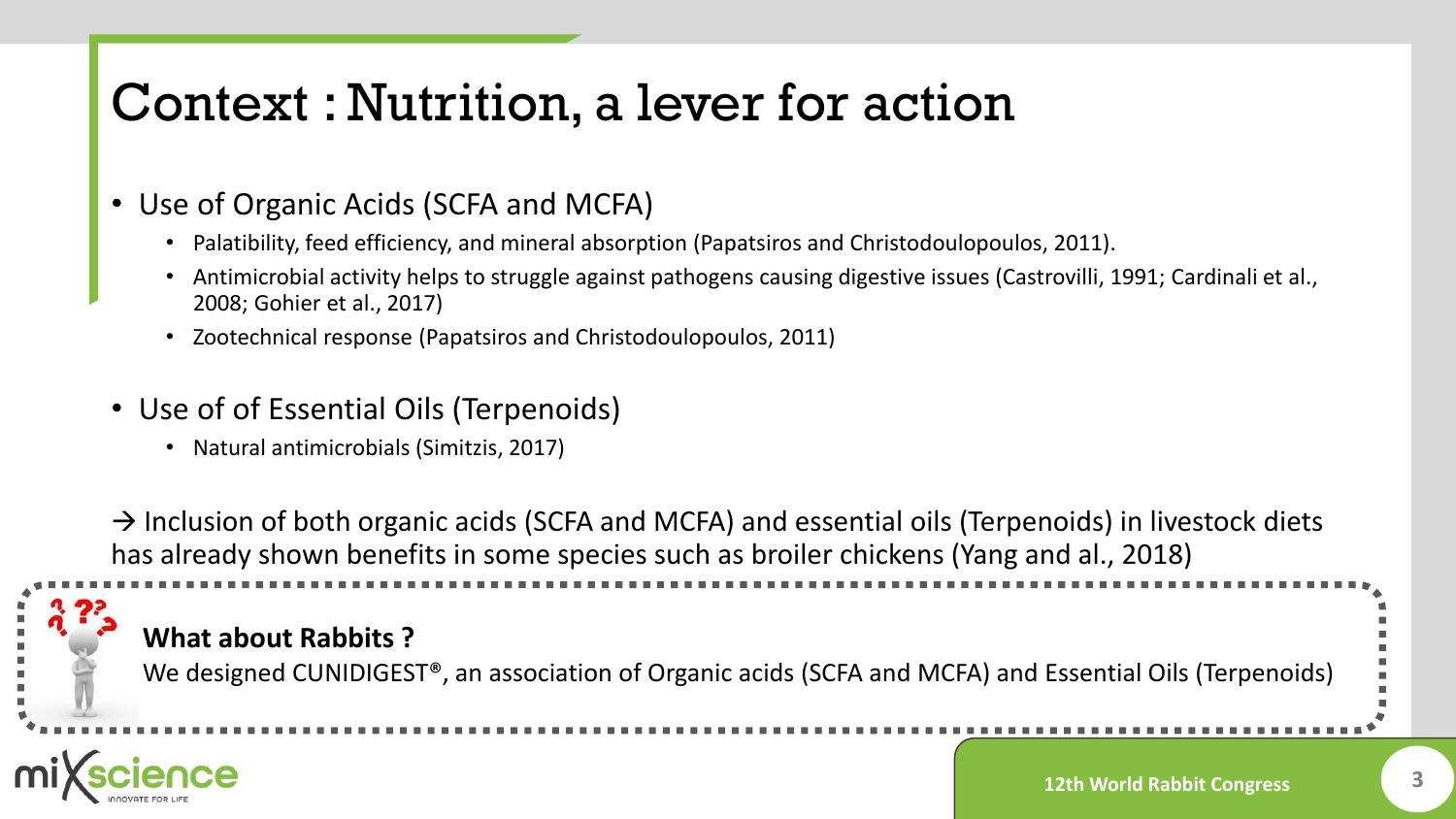# Materials and Methods

- Six trials
- For each trial :
	- Two different homogeneous groups were allotted at weaning period according kits weight, does parity number and origin of litter.
	- A **control group received a commercial fattening feed** and an **experimental group received the same feed supplemented with 0.5% of Cunidigest®**



|         |                      | Genetic<br>female line | Number of rabbits in<br>each group<br>(Number of pens) | Feed<br>regulation<br>method | Fattening period (d)<br><i>(intermediate)</i><br>weighing) | Growing<br>performances | Feed intake              | Viability |
|---------|----------------------|------------------------|--------------------------------------------------------|------------------------------|------------------------------------------------------------|-------------------------|--------------------------|-----------|
| Trial 1 | Commercial<br>farm 1 | Hycole                 | 288 (36)                                               | Duration                     | $35-72(50)$                                                |                         |                          |           |
| Trial 2 | Commercial<br>farm 2 | Hycole                 | 288 (36)                                               | Duration                     | $35-72(50)$                                                |                         |                          |           |
| Trial 3 | Commercial<br>farm 3 | Hycole                 | 288 (36)                                               | Duration                     | $35-72(50)$                                                |                         | $\overline{\phantom{0}}$ |           |
| Trial 4 | Commercial<br>farm 4 | Hyplus                 | 360(40)                                                | Duration                     | $32-62(53)$                                                |                         | $\blacksquare$           |           |
| Trial 5 | Private<br>Research  | Hyplus                 | 168(24)                                                | Quantitative                 | $32-71(51)$                                                |                         |                          |           |
| Trial 6 | center               | Hyplus                 | 168(24)                                                | Quantitative                 | $32-71(51)$                                                |                         |                          |           |

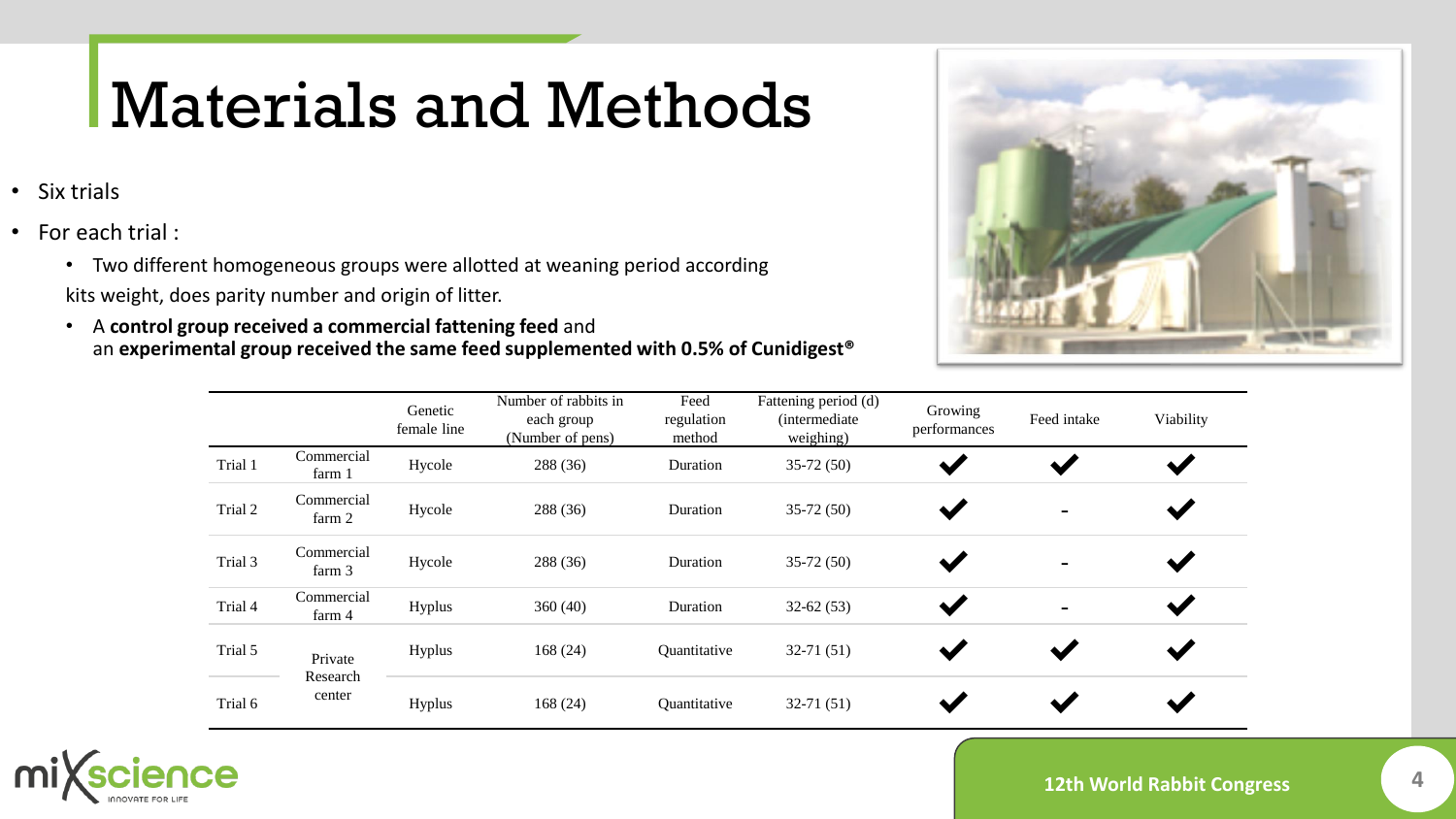| <b>COMMERCIAL FARM TRIALS</b> | Control | Cunidigest <sup>®</sup> | Difference | P-value            |
|-------------------------------|---------|-------------------------|------------|--------------------|
| Trial 1                       |         |                         |            |                    |
| Total viability rate (%)      | 97.2    | 97.6                    | $+0.4$     | <b>NS</b>          |
|                               |         |                         |            |                    |
| Trial 2                       |         |                         |            |                    |
| Total viability rate (%)      | 85.1    | 94.1                    | $+9$       | P <sub>0.001</sub> |
|                               |         |                         |            |                    |
| Trial 3                       |         |                         |            |                    |
| Total viability rate (%)      | 86.8    | 91.3                    | $+4.5$     | P < 0.10           |
|                               |         |                         |            |                    |
| Trial 4                       |         |                         |            |                    |
| Total viability rate (%)      | 93.1    | 98.1                    | $+5$       | P < 0.01           |



**12th World Rabbit Congress 5**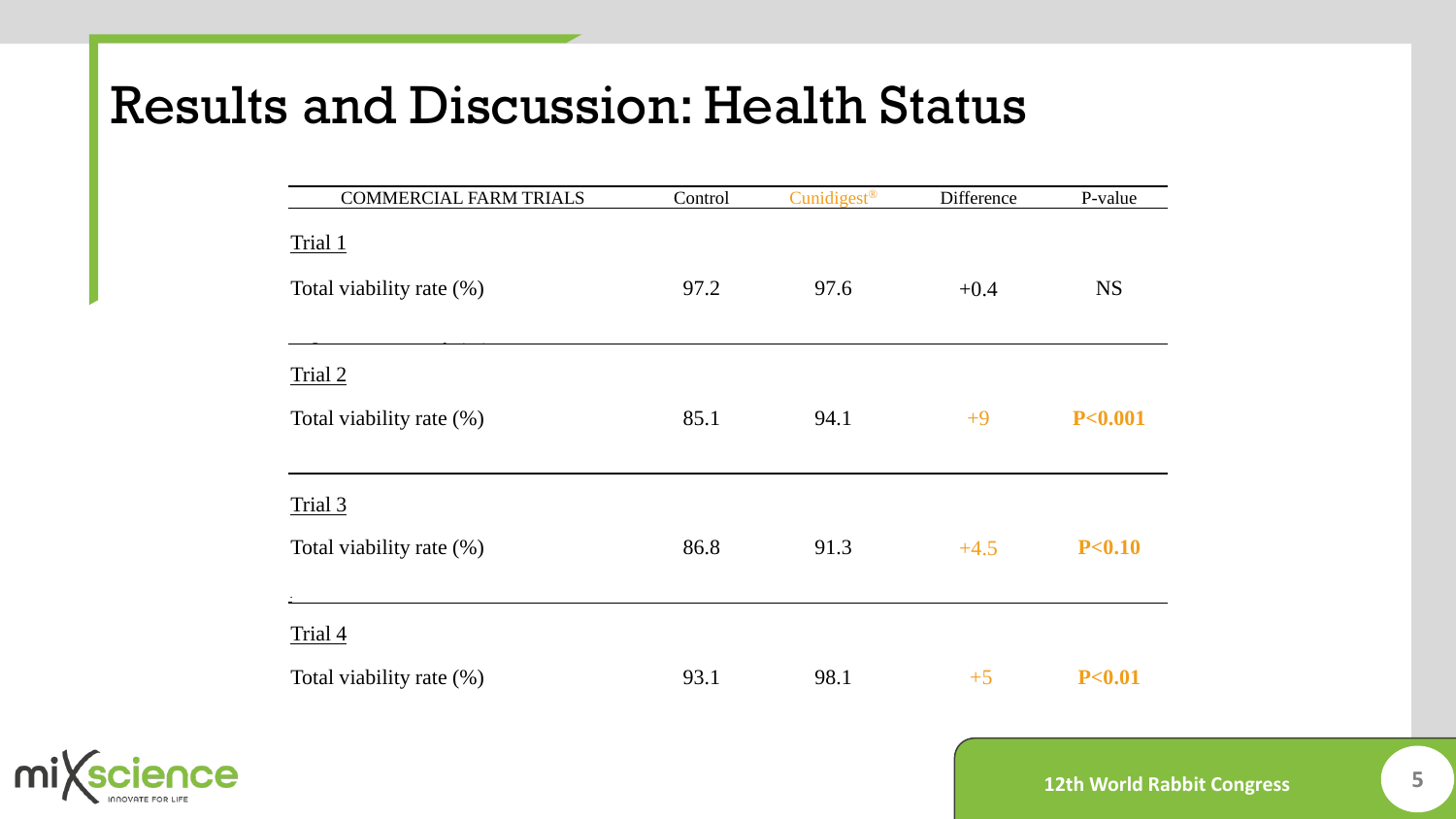| <b>COMMERCIAL FARM TRIALS</b> | Control | Cunidigest <sup>®</sup> | Difference | P-value            |
|-------------------------------|---------|-------------------------|------------|--------------------|
| Trial <sub>1</sub>            |         |                         |            |                    |
| Total viability rate (%)      | 97.2    | 97.6                    | $+0.4$     | <b>NS</b>          |
| Digestive mortality $(\%)$    | 2.4     | 2.4                     | $\theta$   | NS                 |
| Trial 2                       |         |                         |            |                    |
| Total viability rate (%)      | 85.1    | 94.1                    | $+9$       | P <sub>0.001</sub> |
| Digestive mortality $(\%)$    | 13.5    | 4.2                     | $-9.3$     | P < 0.001          |
| Trial 3                       |         |                         |            |                    |
| Total viability rate (%)      | 86.8    | 91.3                    | $+4.5$     | P < 0.10           |
| Digestive mortality $(\%)$    | 11.5    | 6.9                     | $-4.6$     | P < 0.10           |
| Trial 4                       |         |                         |            |                    |
| Total viability rate (%)      | 93.1    | 98.1                    | $+5$       | P <sub>0.01</sub>  |



**12th World Rabbit Congress 6**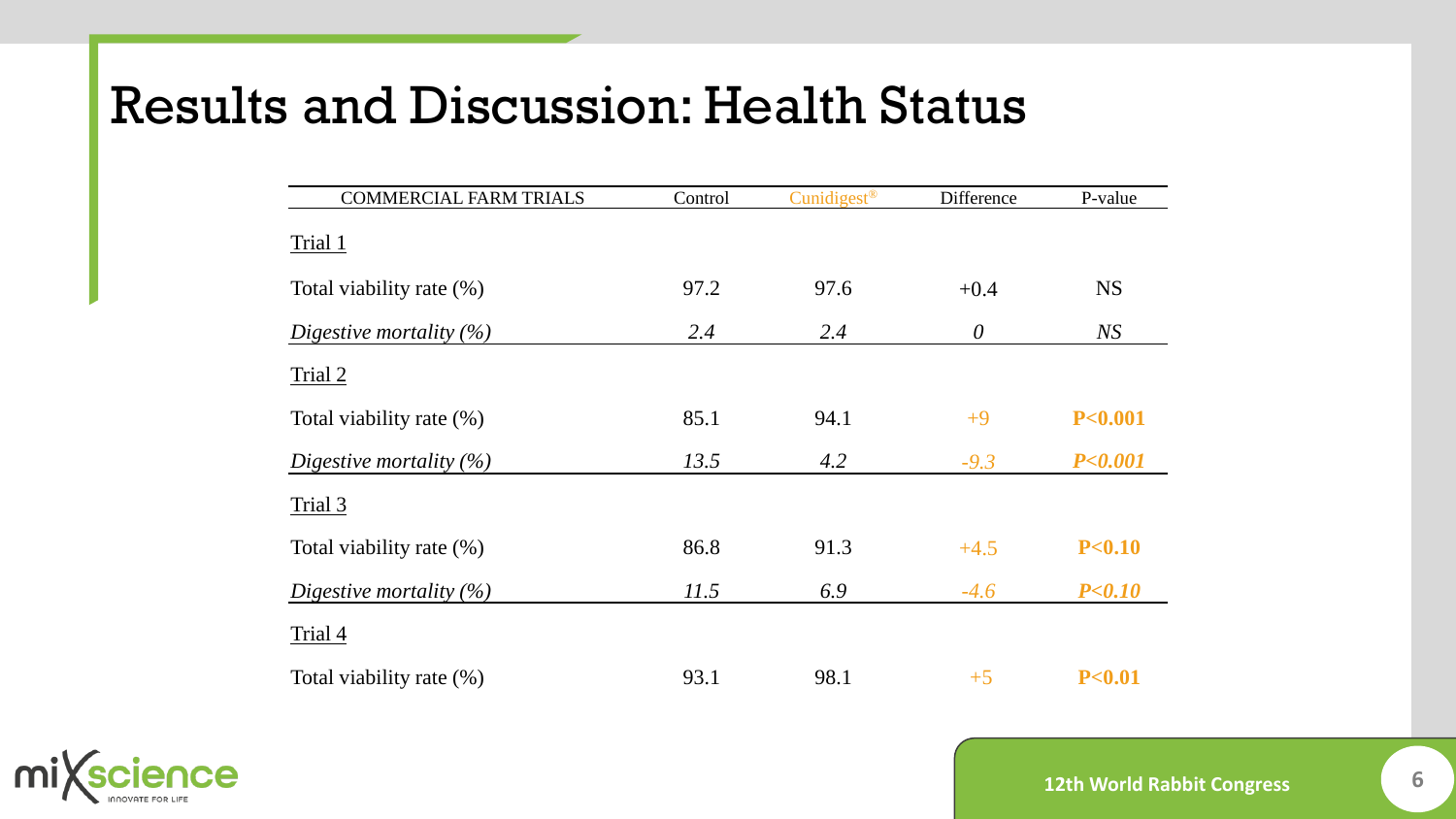| <b>RESEARCH CENTER TRIALS</b> | Control | $C$ unidigest <sup>®</sup> | Difference | P-value |
|-------------------------------|---------|----------------------------|------------|---------|
| Trial <sub>5</sub>            |         |                            |            |         |
| Total viability rate (%)      | 88.7    | 95.6                       | +6 Y       | P< 0.05 |

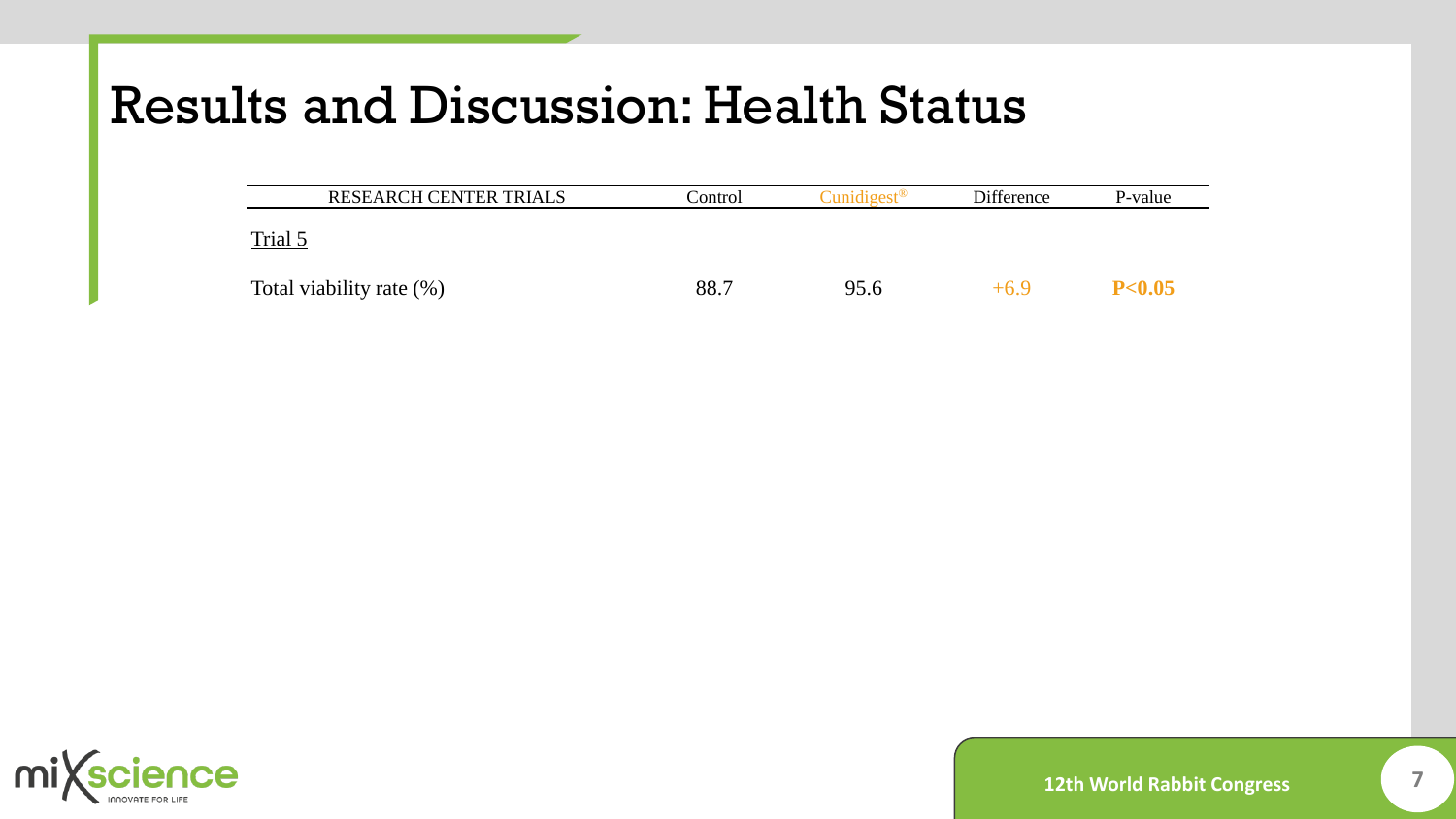| RESEARCH CENTER TRIALS              | Control | Cunidigest <sup>®</sup> | Difference    | P-value           |
|-------------------------------------|---------|-------------------------|---------------|-------------------|
| Trial 5                             |         |                         |               |                   |
| Total viability rate (%)            | 88.7    | 95.6                    | $+6.9$        | P <sub>0.05</sub> |
| Digestive mortality $(\%)$          | 11.3    | 4.4                     | $-6.9$        | P < 0.05          |
| Diarrhea $(\% )$                    | 5.7     | 1.9                     | $-3.8$        | P <sub>0.10</sub> |
| Epizootic rabbit enteropathy $(\%)$ | 5.0     | 1.9                     | $-3.1$        | P <sub>0.10</sub> |
| Paresis $(\% )$                     | 0.6     | 0.6                     | $\mathcal{O}$ | <b>NS</b>         |

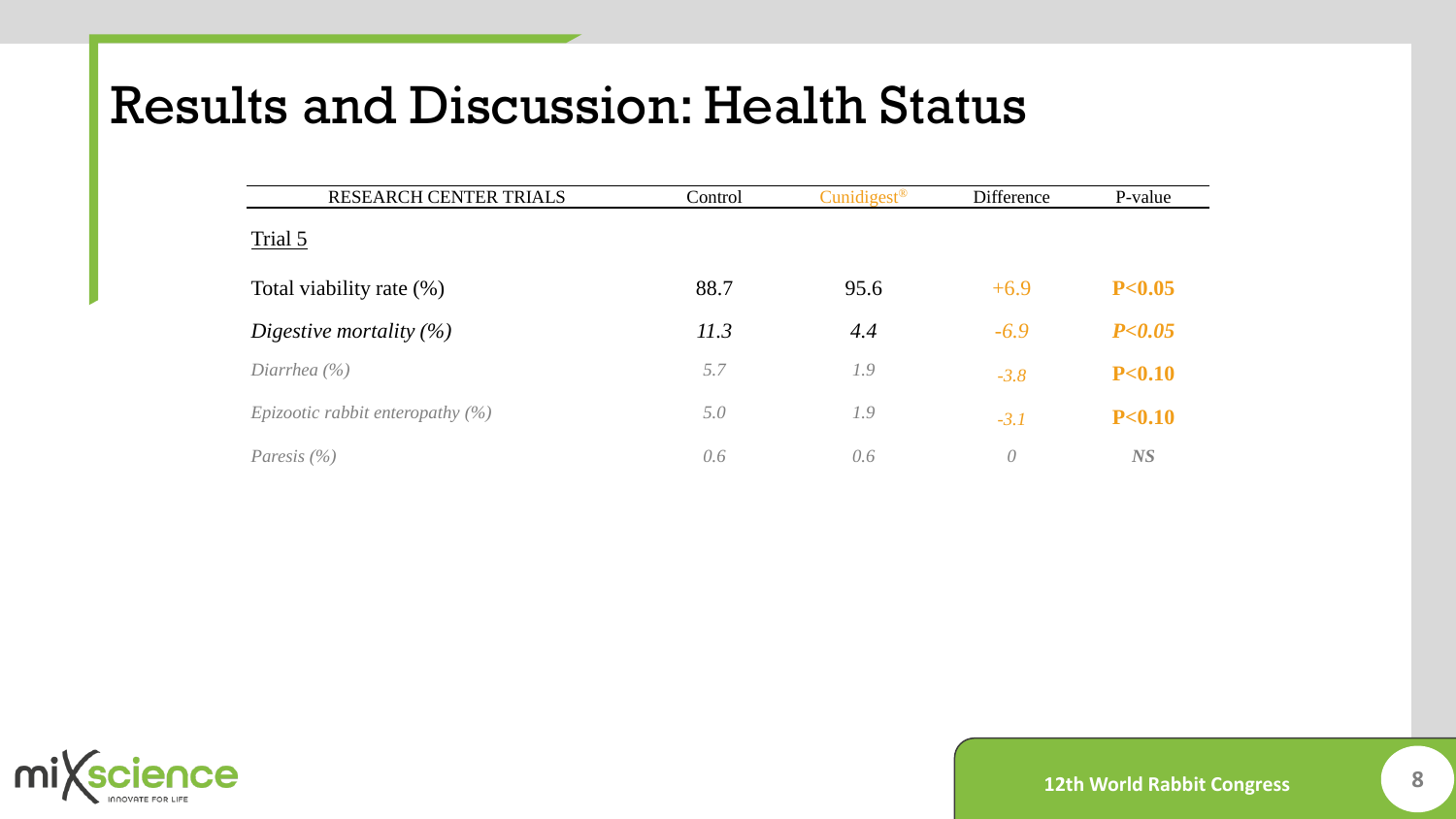| RESEARCH CENTER TRIALS              | Control | Cunidigest <sup>®</sup> | Difference | P-value           |
|-------------------------------------|---------|-------------------------|------------|-------------------|
| Trial 5                             |         |                         |            |                   |
| Total viability rate (%)            | 88.7    | 95.6                    | $+6.9$     | P <sub>0.05</sub> |
| Digestive mortality $(\%)$          | 11.3    | 4.4                     | $-6.9$     | P < 0.05          |
| Diarrhea $(\% )$                    | 5.7     | 1.9                     | $-3.8$     | P < 0.10          |
| Epizootic rabbit enteropathy $(\%)$ | 5.0     | 1.9                     | $-3.1$     | P < 0.10          |
| Paresis $(\% )$                     | 0.6     | 0.6                     | $\theta$   | NS                |
| Total Morbidity (%)                 | 13.8    | 8.8                     | $-5$       | <b>NS</b>         |
| Diarrhea $(\% )$                    | 2.5     | 1.9                     | $-0.6$     | NS                |
| Epizootic rabbit enteropathy $(\%)$ | 11.3    | 6.9                     | $-4.4$     | NS                |
| Sanitary Risk Index (%)*            | 25.1    | 13.2                    | $-11.9$    | P <sub>0.01</sub> |



*\*SRI calculated according to the method described in Gidenne et al. (2012)*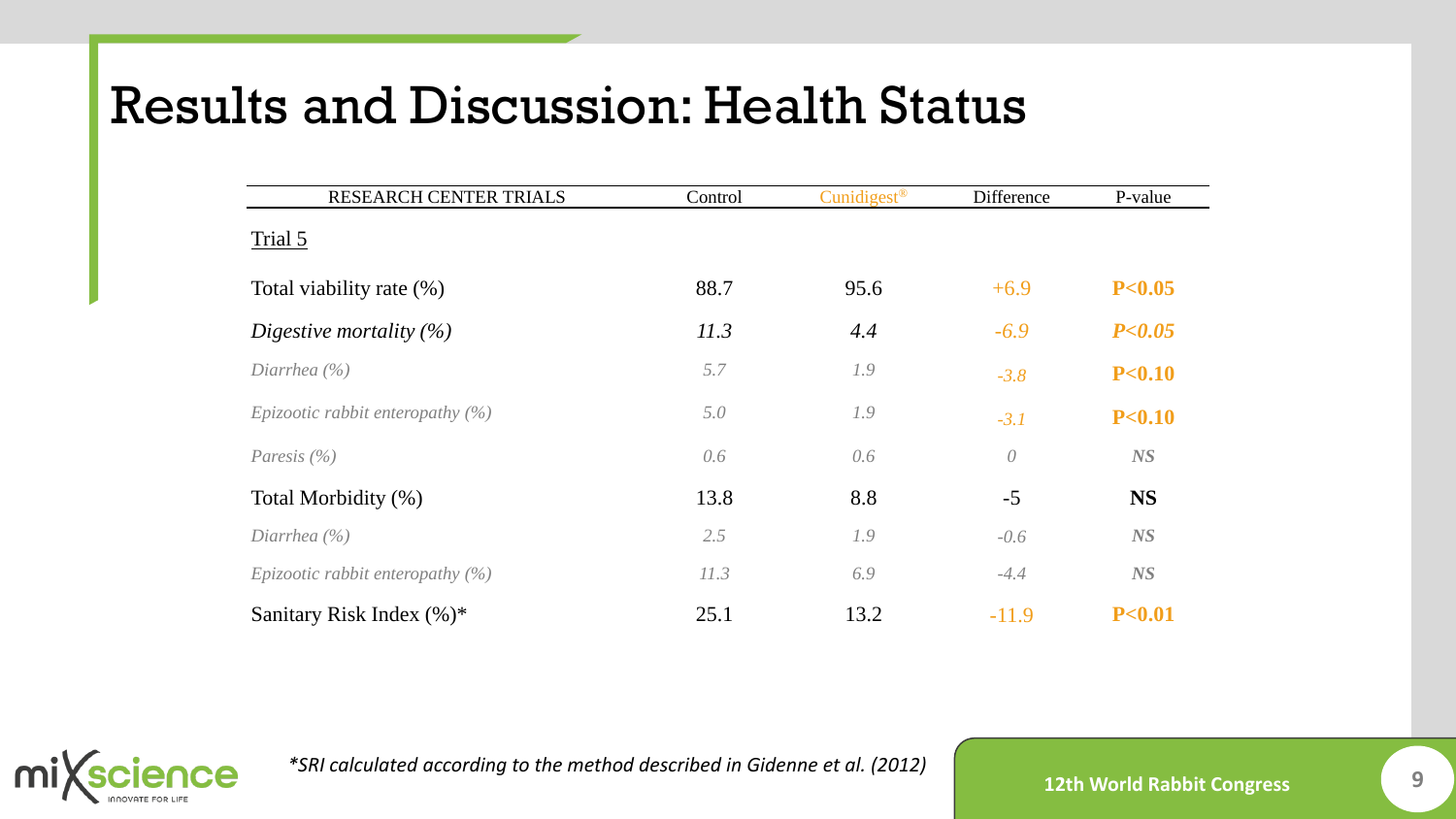| <b>RESEARCH CENTER TRIALS</b> | Control | Cunidigest <sup>®</sup> | <b>Difference</b> | P-value |
|-------------------------------|---------|-------------------------|-------------------|---------|
| Trial 6                       |         |                         |                   |         |
| Total viability rate (%)      | 89.9    | 90.5                    | 0.6               | NS      |

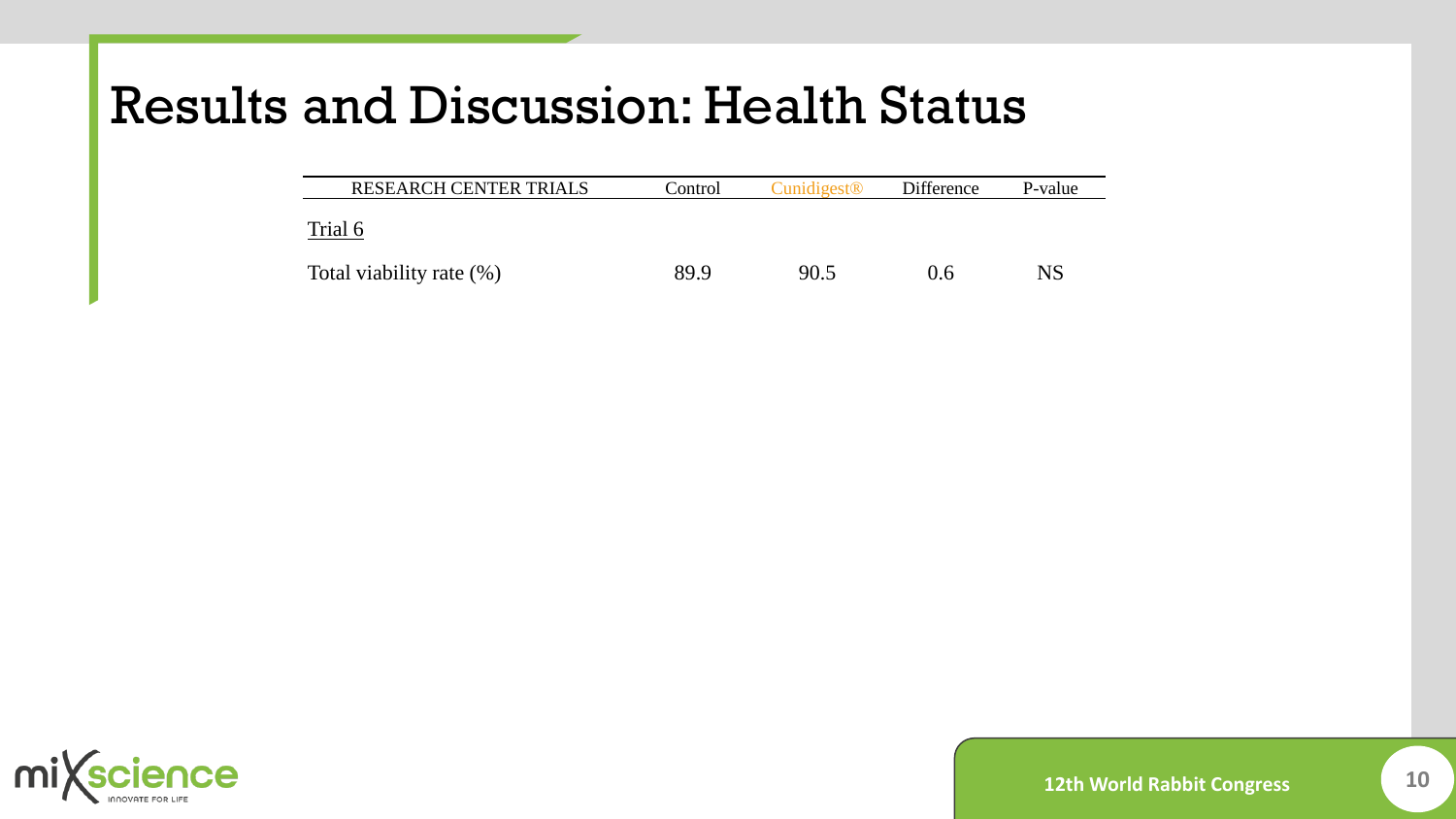| <b>RESEARCH CENTER TRIALS</b>              | Control | $C$ unidigest <sup>®</sup> | Difference | P-value   |
|--------------------------------------------|---------|----------------------------|------------|-----------|
| Trial 6                                    |         |                            |            |           |
| Total viability rate (%)                   | 89.9    | 90.5                       | 0.6        | <b>NS</b> |
| Digestive mortality $(\%)$                 | 10.1    | 9.5                        | $-0.6$     | NS        |
| Diarrhea $(\% )$                           | 3.6     | 3.0                        | $-0.6$     | NS        |
| <i>Epizootic rabbit enteropathy</i> $(\%)$ | 3.0     | 4.7                        | 1.7        | NS        |
| Paresis $(\% )$                            | 3.5     | 1.8                        | $-17$      | NS        |

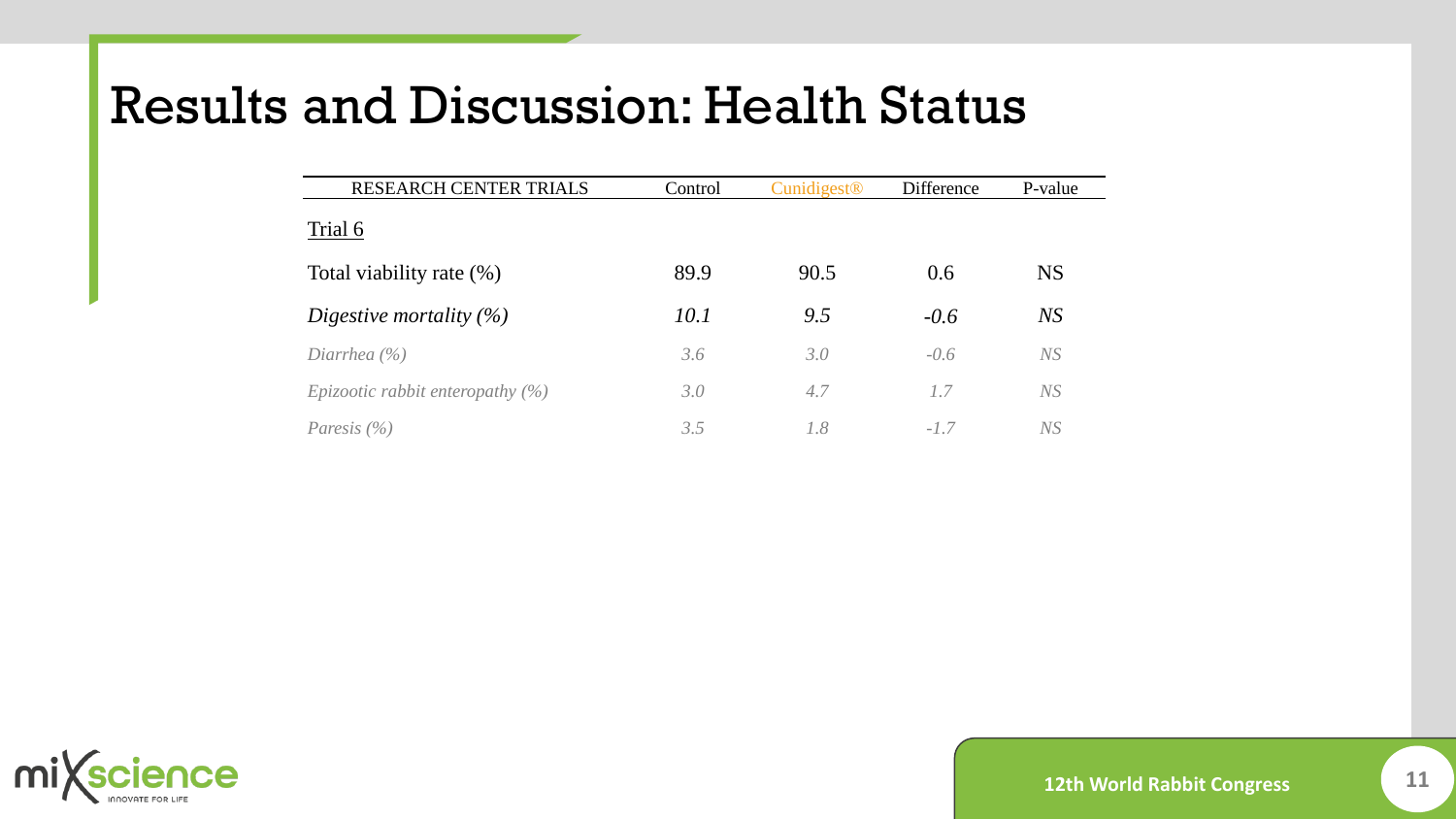| RESEARCH CENTER TRIALS              | Control | Cunidigest <sup>®</sup> | Difference | P-value           |
|-------------------------------------|---------|-------------------------|------------|-------------------|
| Trial 6                             |         |                         |            |                   |
| Total viability rate (%)            | 89.9    | 90.5                    | 0.6        | <b>NS</b>         |
| Digestive mortality $(\%)$          | 10.1    | 9.5                     | $-0.6$     | NS                |
| Diarrhea $(\% )$                    | 3.6     | 3.0                     | $-0.6$     | NS                |
| Epizootic rabbit enteropathy $(\%)$ | 3.0     | 4.7                     | 1.7        | NS                |
| Paresis $(\% )$                     | 3.5     | 1.8                     | $-1.7$     | NS                |
| Total Morbidity (%)                 | 20.8    | 11.9                    | $-8.9$     | P <sub>0.05</sub> |
| Diarrhea $(\% )$                    | 2.4     | 2.4                     | $\theta$   | NS                |
| Epizootic rabbit enteropathy $(\%)$ | 17.8    | 8.3                     | $-9.5$     | P < 0.01          |
| Paresis $(\% )$                     | 0.0     | 0.0                     | $\theta$   | NS                |
| Other $(\% )$                       | 0.6     | 1.2                     | 0.6        | NS                |
| <b>SRI</b> $(\%)^*$                 | 30.3    | 20.2                    | $-10.1$    | P<0.05            |



*\*SRI calculated according to the method described in Gidenne et al. (2012)*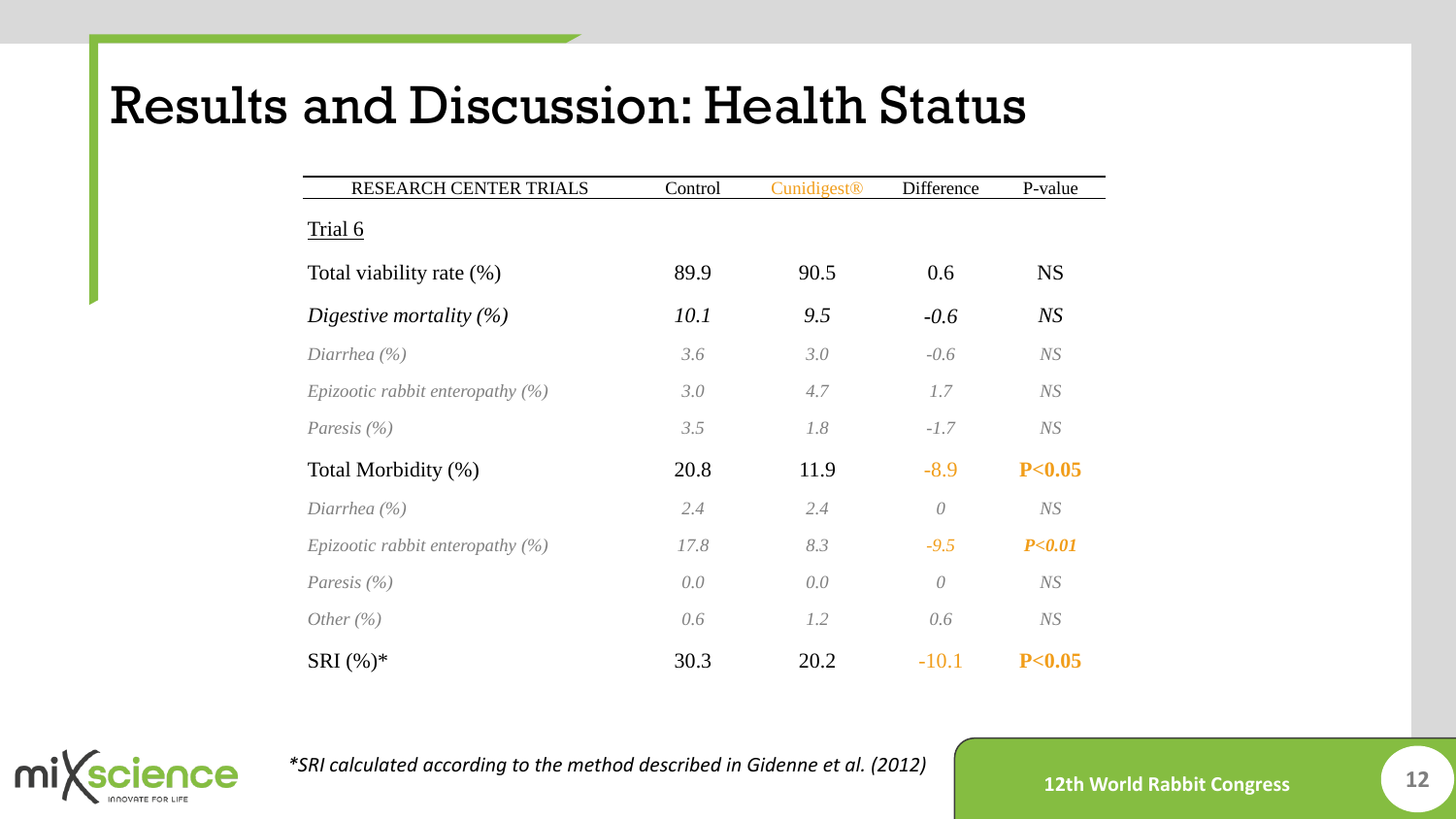|                              | Trial.  |      | Trial 2 |                                                                                                                                 | Trial 3 |      | Trial 4 |      | Trial 5 |                         | Trial 6 |                         | P0 Effect | Group                        | Interaction                | <b>RCV</b> |
|------------------------------|---------|------|---------|---------------------------------------------------------------------------------------------------------------------------------|---------|------|---------|------|---------|-------------------------|---------|-------------------------|-----------|------------------------------|----------------------------|------------|
|                              | Control |      |         | Cunidigest <sup>®</sup> Control Cunidigest <sup>®</sup> Control Cunidigest <sup>®</sup> Control Cunidigest <sup>®</sup> Control |         |      |         |      |         | Cunidigest <sup>®</sup> | Control | Cunidigest <sup>®</sup> | (P value) | Effect<br>$\langle P$ value) | Group*Trial<br>$(P$ value) | (% )       |
| Intermediate live weight (g) | 1873    | 1810 | 1758    | 1751                                                                                                                            | 1610    | 1572 | 1671    | 1732 | 1890    | 1889                    | 1894    | 1889                    | < 0.001   | 0.99                         | $0.001$                    | 3.88       |
| Final live weight $(g)$      | 2684    | 2616 | 2773    | 2736                                                                                                                            | 2573    | 2496 | 2058    | 2019 | 2729    | 2732                    | 2802    | 2768                    | < 0.001   | 0.28                         | 0.25                       | 4.12       |

weighing (g/d) 52.4 48.4 49.7 49.1 40.1 37.5 42.6 45.5 46.3 46.4 47.3 47.3 0.14 0.99 **<0.001** 8.50 • Trial  $1$  = Farm where global mortality rate was the lowest (2.6%)

end to fatter where global mortality rate was the lowest (2.0%)<br>That the fatter where global mortality functions that the immune system modulation 2 (Cardinali R et al. 2008)  $\rightarrow$  Reduced intermediate live weight with Cunidigest due to immune system modulation ? (Cardinali R et al., 2008)

• Trial 4 = Early weaning, weight of rabbits was low at the beginning of the trial (average initial weight at 32 days : 777g) → Higher intermediate live weight with Cunidigest due to a better microbiota implementation ? (Simitzis, 2017)

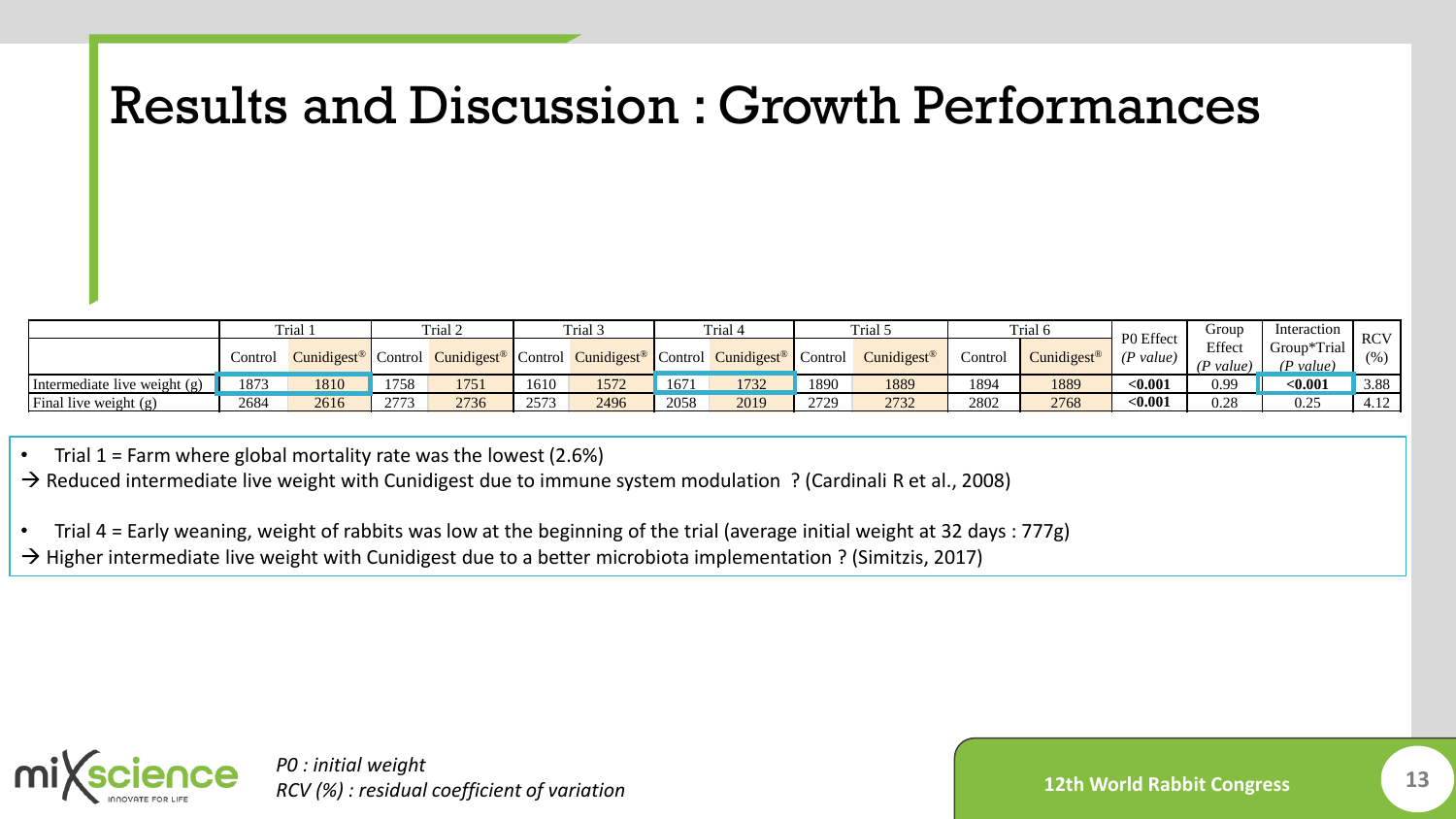|                              | Trial.  |      | Trial 2 |                                                                                                                                 | Trial 3 |      | Trial 4 |      | Trial 5 |                         | Trial 6 |                            | P0 Effect   | droup               | Interaction              | <b>RCV</b> |
|------------------------------|---------|------|---------|---------------------------------------------------------------------------------------------------------------------------------|---------|------|---------|------|---------|-------------------------|---------|----------------------------|-------------|---------------------|--------------------------|------------|
|                              | Control |      |         | Cunidigest <sup>®</sup> Control Cunidigest <sup>®</sup> Control Cunidigest <sup>®</sup> Control Cunidigest <sup>®</sup> Control |         |      |         |      |         | Cunidigest <sup>®</sup> | Control | $C$ unidigest <sup>®</sup> | (P value)   | Effect<br>(P value) | Group*Trial<br>(P value) | (% )       |
| Intermediate live weight (g) | 1873    | 1810 | 1758    | 1751                                                                                                                            | 1610    | 1572 | 1671    | 1732 | 1890    | 1889                    | 1894    | 1889                       | < 0.001     | 0.99                | $0.001$                  | 3.88       |
| Final live weight $(g)$      | 2684    | 2616 | 2773    | 2736                                                                                                                            | 2573    | 2496 | 2058    | 2019 | 2729    | 2732                    | 2802    | 2768                       | $\le 0.001$ | 0.28                | 0.25                     | 4.12       |

weighing (g/d) 52.4 48.4 49.7 49.1 40.1 37.5 42.6 45.5 46.3 46.4 47.3 47.3 0.14 0.99 **<0.001** 8.50 • Trial  $1$  = Farm where global mortality rate was the lowest (2.6%)

end to fatter where global mortality rate was the lowest (2.0%)<br>That the fatter where global mortality functions that the immune system modulation 2 (Cardinali R et al. 2008)  $\rightarrow$  Reduced intermediate live weight with Cunidigest due to immune system modulation ? (Cardinali R et al., 2008)

• Trial 4 = Early weaning, weight of rabbits was low at the beginning of the trial (average initial weight at 32 days : 777g) → Higher intermediate live weight with Cunidigest due to a better microbiota implementation ? (Simitzis, 2017)

• Final live weight : only a P0 effect (initial weight)

 $\rightarrow$  Numerical differences can be explained as in Cunidigest groups, more « small and weak» rabbits remained alive while growing performances were similar between Control and Cunidigest groups



*P0 : initial weight RCV (%) : residual coefficient of variation*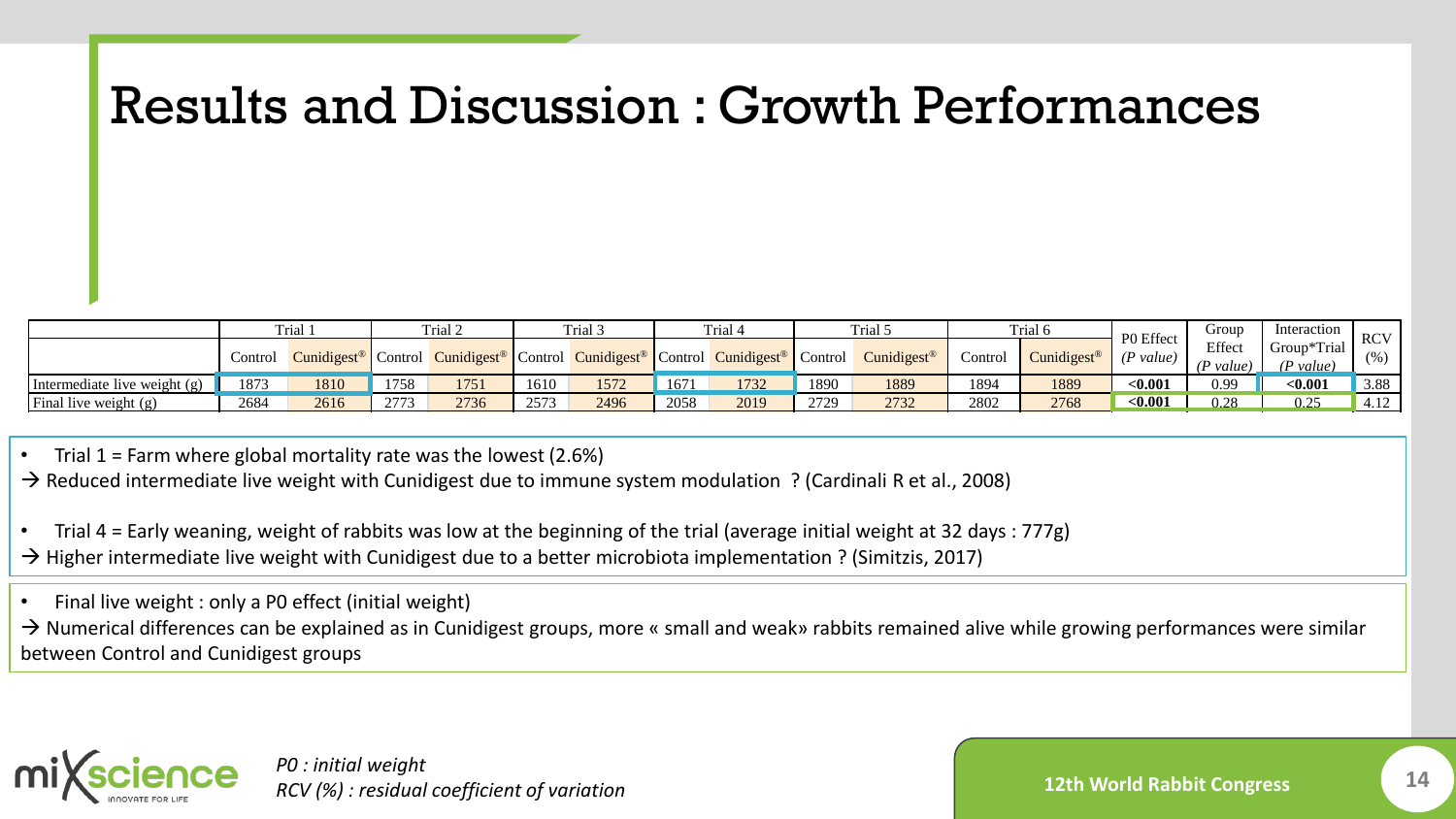|                                                        |         | Trial 1           |      | Trial 2                                                                                                           |      | Trial 3 |      | Trial 4                         |      | Trial 5                 |         | Trial 6                 |                        | Group               | Interaction              | <b>RCV</b> |
|--------------------------------------------------------|---------|-------------------|------|-------------------------------------------------------------------------------------------------------------------|------|---------|------|---------------------------------|------|-------------------------|---------|-------------------------|------------------------|---------------------|--------------------------|------------|
|                                                        | Control |                   |      | <b>Cunidigest<sup>®</sup></b> Control <b>Cunidigest<sup>®</sup></b> Control <b>Cunidigest<sup>®</sup></b> Control |      |         |      | Cunidigest <sup>®</sup> Control |      | Cunidigest <sup>®</sup> | Control | Cunidigest <sup>®</sup> | P0 Effect<br>(P value) | Effect<br>(P value) | Group*Trial<br>(P value) | (% )       |
| Intermediate live weight $(g)$                         | 1873    | 1810              | 1758 | 1751                                                                                                              | 1610 | 1572    | 1671 | 1732                            | 1890 | 1889                    | 1894    | 1889                    | < 0.001                | 0.99                | $0.001$                  | 3.88       |
| Final live weight $(g)$                                | 2684    | $26\overline{16}$ | 2773 | 2736                                                                                                              | 2573 | 2496    | 2058 | 2019                            | 2729 | 2732                    | 2802    | 2768                    | < 0.001                | 0.28                | 0.25                     | 4.12       |
| ADG Weaning-Intermediate<br>weighing $(g/d)$           | 52.4    | 48.4              | 49.7 | 49.1                                                                                                              | 40.1 | 37.5    | 42.6 | 45.5                            | 46.3 | 46.4                    | 47.3    | 47.3                    | 0.14                   | 0.99                | < 0.001                  | 8.50       |
| ADG Intermediate weighing-<br>End of fattening $(g/d)$ | 36.9    | 36.6              | 46.1 | 44.8                                                                                                              | 43.8 | 42.0    | 43.0 | 32.0                            | 41.9 | 42.1                    | 45.4    | 43.9                    | < 0.05                 | 0.38                | < 0.001                  | 14.2       |
| ADG Weaning-End of<br>fattening $(g/d)$                | 43.     | 41.4              | 47.6 | 46.5                                                                                                              | 42.3 | 40.2    | 42.7 | 41.5                            | 44.7 | 44.2                    | 46.3    | 45.6                    | 0.44                   | 0.32                | 0.30                     | 6.02       |

• Final live weight : only a P0 effect (initial weight)

→ Numerical differences can be explained as in Cunidigest groups, more « small and weak» rabbits remained alive while growing performances were similar between Control and Cunidigest groups



*P0 : initial weight RCV (%) : residual coefficient of variation*

**12th World Rabbit Congress 15**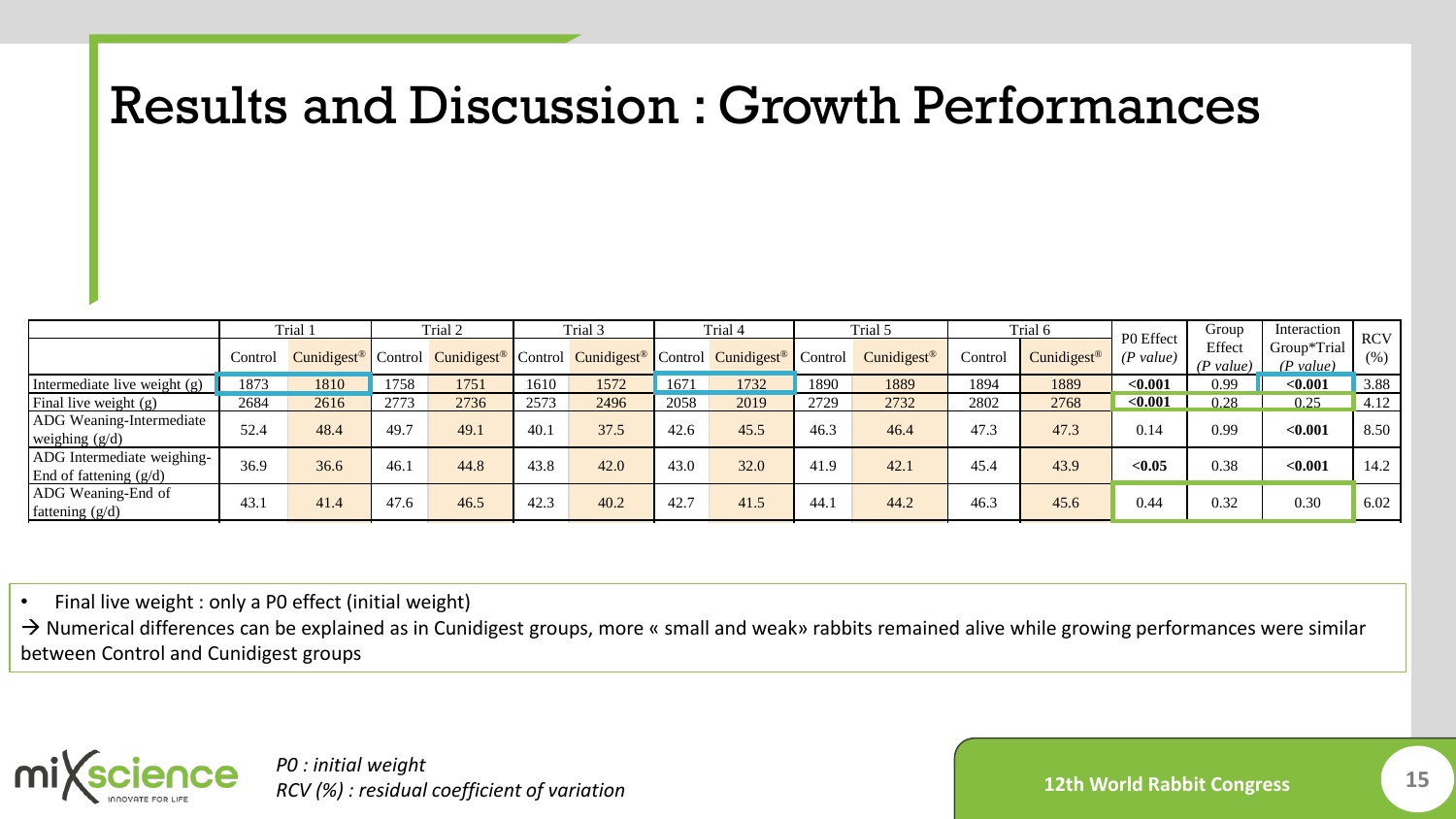|                                                        | Trial 1 |      | Trial 2 |        | Trial 3 |                                                                                                                                 | Trial 4                  |        | Trial 5 |                         | Trial 6 |             | P0 Effect | Group               | Interaction              | <b>RCV</b> |
|--------------------------------------------------------|---------|------|---------|--------|---------|---------------------------------------------------------------------------------------------------------------------------------|--------------------------|--------|---------|-------------------------|---------|-------------|-----------|---------------------|--------------------------|------------|
|                                                        | Control |      |         |        |         | Cunidigest <sup>®</sup> Control Cunidigest <sup>®</sup> Control Cunidigest <sup>®</sup> Control Cunidigest <sup>®</sup> Control |                          |        |         | Cunidigest <sup>®</sup> | Contro! | Cunidigest® | (P value) | Effect<br>(P value) | Group*Trial<br>(P value) | (% )       |
| Intermediate live weight (g)                           | 1873    | 1810 | 1758    | 1751   | 1610    | 1572                                                                                                                            | 1671                     | 1732   | 1890    | 1889                    | 1894    | 1889        | < 0.001   | 0.99                | < 0.001                  | 3.88       |
| Final live weight $(g)$                                | 2684    | 2616 | 2773    | 2736   | 2573    | 2496                                                                                                                            | 2058                     | 2019   | 2729    | 2732                    | 2802    | 2768        | < 0.001   | 0.28                | 0.25                     | 4.12       |
| <b>ADG</b> Weaning-Intermediate<br>weighing $(g/d)$    | 52.4    | 48.4 | 49.7    | 49.1   | 40.1    | 37.5                                                                                                                            | 42.6                     | 45.5   | 46.3    | 46.4                    | 47.3    | 47.3        | 0.14      | 0.99                | < 0.001                  | 8.50       |
| ADG Intermediate weighing-<br>End of fattening $(g/d)$ | 36.9    | 36.6 | 46.1    | 44.8   | 43.8    | 42.0                                                                                                                            | 43.0                     | 32.0   | 41.9    | 42.1                    | 45.4    | 43.9        | < 0.05    | 0.38                | < 0.001                  | 14.2       |
| ADG Weaning-End of<br>fattening $(g/d)$                | 43.1    | 41.4 | 47.6    | 46.5   | 42.3    | 40.2                                                                                                                            | 42.7                     | 41.5   | 44.1    | 44.2                    | 46.3    | 45.6        | 0.44      | 0.32                | 0.30                     | 6.02       |
| Feed intake $(g/d)$                                    | 138     | 134  | $\sim$  | $\sim$ |         | $\overline{\phantom{a}}$                                                                                                        | $\overline{\phantom{a}}$ | $\sim$ | 132     | 131                     | 143     | 144         | 0.10      | 0.51                | < 0.05                   | 3.42       |
| Feed conversion ratio                                  | 3.20    | 3.24 |         |        |         |                                                                                                                                 | $\overline{\phantom{a}}$ |        | 3.00    | 2.98                    | 3.10    | 3.16        | < 0.001   | 0.06                | 0.25                     | 5.03       |



*P0 : initial weight RCV (%) : residual coefficient of variation*

**12th World Rabbit Congress 16**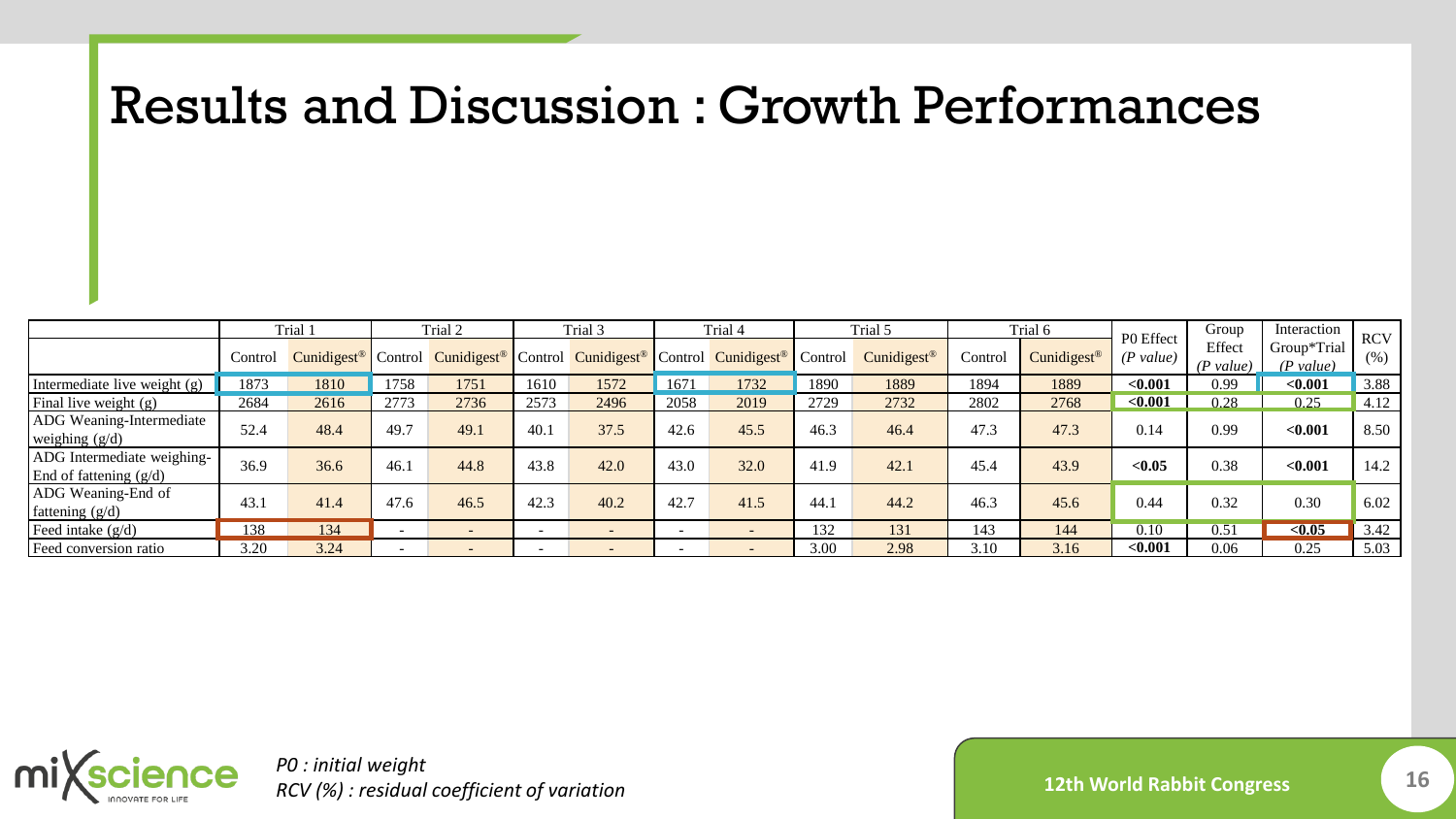